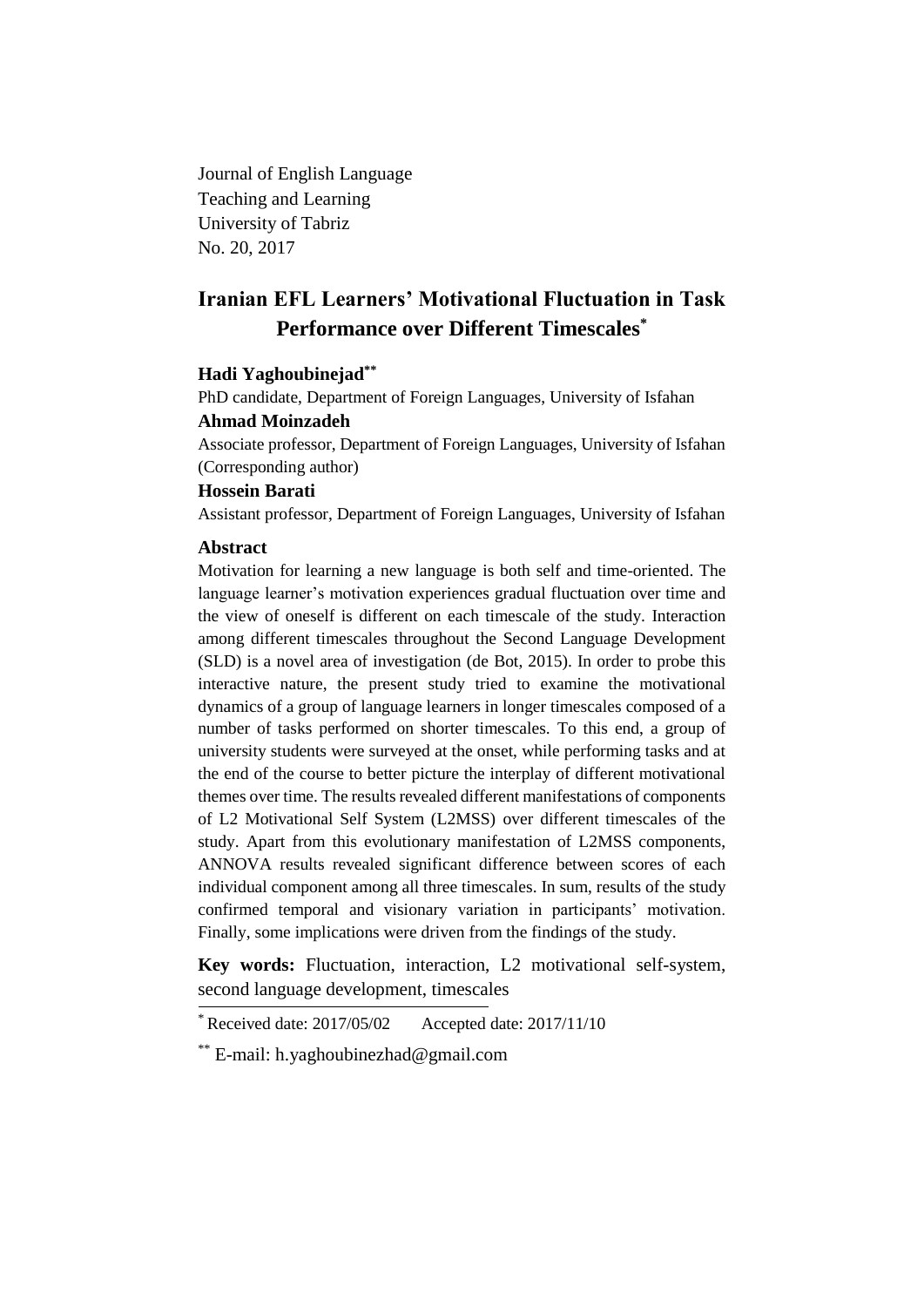#### **Introduction**

Second language (L2) research is replete with evidences that language learning is essentially a learner and learning oriented undertaking (Brown, 2001). Therefore, more emphasis has been placed on the role of the learner in teaching and researching L2 learning during the last two decades. Consequently, understanding learner variables and their individual differences has formed a crucial concern for L2 practitioners (Dörnyei & Skehan, 2003). There are numerous learner variables contributing to the process of L2 learning (Dörnyei, 2005). Motivation has a big share, if not the lion share, in this contribution. High levels of motivational intensity are natural prerequisites for effective functioning in L2 learning (Bensoussan, 2015; Csizér & Kormos, 2008).

Although past research on L2 motivation has investigated the role of different factors, such as L2 identity (Ushioda & Dörnyei, 2009), L2 imagery (Dörnyei & Chan, 2013), L2 possible selves (Sakeda & Kurata, 2016; Yang, 2012), L2 self-concept (Mercer & Williams, 2014), and even L2 task motivation (Mozgalina, 2015), less attention has been paid to the combination of these factors along with the role of time and tasks in language learners' motivation.

The primary purpose of this study, therefore, is to fill this gap to some extent. It is, in fact, an attempt to examine L2 learners' motivation in performing L2 tasks and overall motivation over a time period of one semester, to see what changes may happen and what factors may exert an impact in doing so. This way, L2 motivation on short term and long term timescales (de Bot, 2015) is compared and contrasted and the potential interactions and interrelationships are revealed. Apart from this general purpose, it specifically tries to investigate the variation in and interaction of different facets of L2MSS in task performance during an academic semester.

#### **Literature Review**

# **Self-Oriented Motivation Research**

The most recent model of L2 motivation is L2MSS proposed by Dörnyei (2005, 2009). This model has drawn on Possible Selves Theory (Markus & Nurius, 1986) and Self-Discrepancy Theory (Higgins, 1987). The former theory is composed of individuals' ideas of what they might become, what they would like to become, and what they are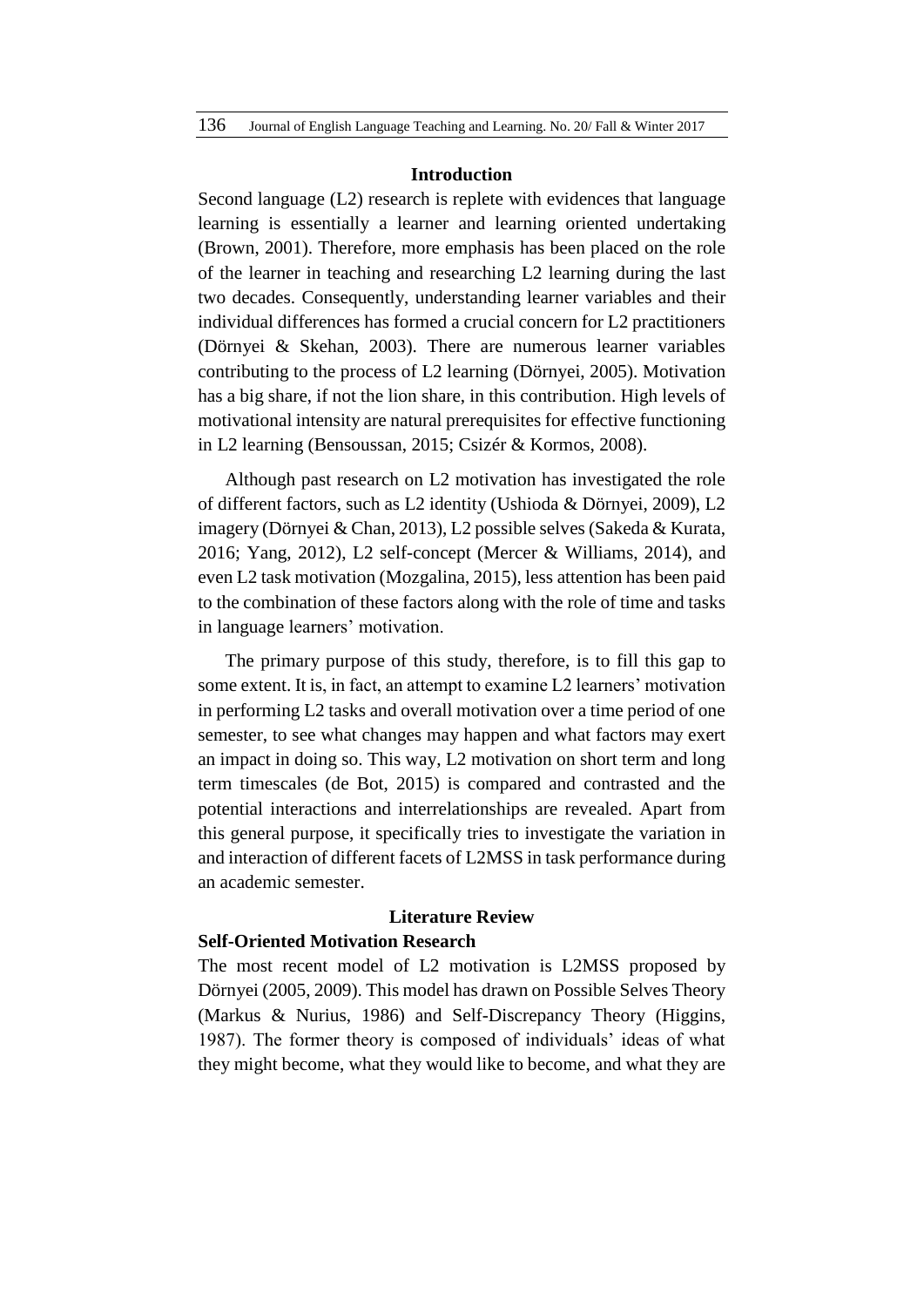afraid of becoming in the future. The latter refers to human's selfregulating his behavior through either promotion or prevention focus. According to Higgins, these two types of focus encompass a reference to an ideal self and an ought-to self, respectively. In order to apply these theories to the field of SLD, Dörnyei proposed a motivation model composed of three constituents: ideal l2 self (the internal desires to become an effective L2 user), ought-to l2 self (the social pressures coming from the learner's environment to master the L2), and l2 learning experience (actual experience of being engaged in the L2 learning process). This model is primarily based on the idea that necessary motivation for learning a language is driven from the learners' impetus to lessen the perceived discrepancy between his/her actual self and future L2 self.

As was briefly mentioned, this model consists of three components, namely the ideal L2 self, the ought-to L2 self, and L2 learning experience. The ideal L2 self is related to the L2 specific aspects of one's ideal self which represents one's ambitions, hopes, and desires. This self-incorporates elements of integrative and more intrinsic instrumental motives. It has been shown to be a strong determining factor of variance in students' motivated behavior (e.g., Islam, Lamb, & Chambers, 2013; Taguchi, Magid, & Papi, 2009). On the other hand, the ought-to L2 self-concerns those characteristics one ought to possess in order to avoid possible negative consequences, including one's requirements, responsibilities, and expectations. Several studies have shown that compared to ideal L2 self, this self exercises significantly less impact on one's motivated behaviors (e.g., Islam et al., 2013; Taguchi et al., 2009). While these two selves are considered general motivational constructs, the third component of the model, i.e. L2 learning experience, is concerned with situated motives essential to the immediate learning environment. Research on this model has shown that, among its constituents, L2 learning experience has had the most significant correlation with instructed L2 learners' motivation (Taguchi et al., 2009).

Several studies aimed to examine L2 motivation from an L2MSS perspective. Within this framework, they investigated the existence and prominence of L2MSS components alongside a number of other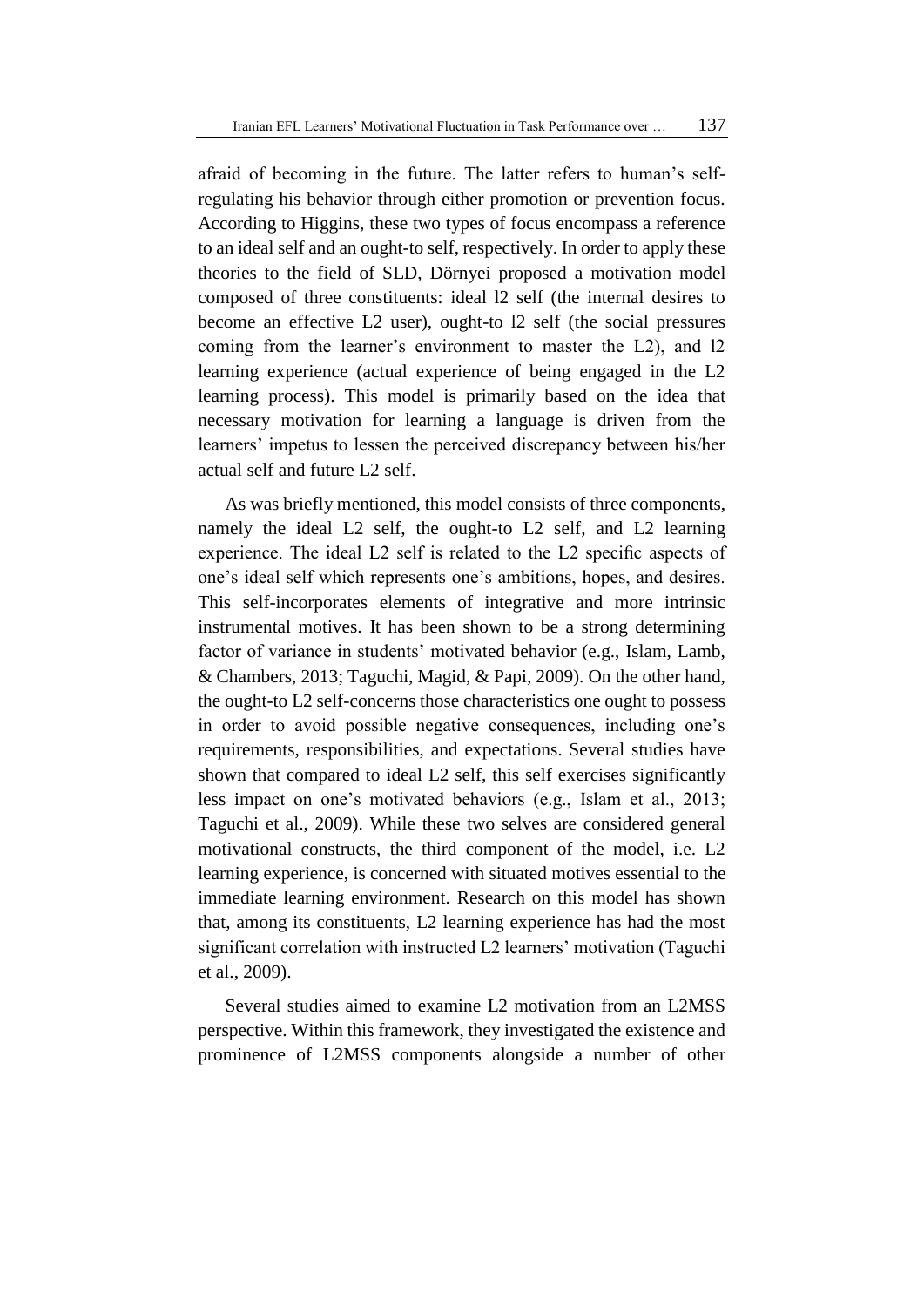contributing factors in learners' motivation to acquire an L2. Latest literature in this regard lent support to the joint operation of ideal L2 self and English learning attitudes (Csizér & Kormos, 2008), ideal L2 self and L2 learning experience (Islam et al., 2013), attitudes to L2 learning, ideal L2 self and ought-to L2 self (You & Dörnyei, 2014), learning experience, ought-to L2 self, and international posture (Peng, 2015), and ideal L2 self and family influence (Lasagabaster, 2016) in L2 motivation.

# **Visionary Potential of Motivation**

Imagination or imagery plays a prominent role in self-oriented motivation research. The relevance of imagination to motivation dates back to the ancient Greeks. Aristotle, for example, claimed that 'There's no desiring without imagination' (cited in Modell, 2003, p. 108). In the literature, we can find modern definitions of visionary which mirror those of ancient times. For example, in Kosslyn, Thompson, and Ganis's words, motivation is 'the ability to represent perceptual states in the absence of the appropriate sensory input' (2002, p. 343). Moreover, Markus and Ruvolo (1989) contended that there is a close connection between imagination and construction of possible selves, which in turn leads to transformation of intentions into actions. In a similar vein, Wenger described the concept of imagination as 'a process of expanding our self by transcending our time and space and creating new images of the world and ourselves' (1998, p. 176).

Few recent studies have exclusively dealt with the visionary element of L2MSS (Dörnyei & Chan, 2013; Dörnyei & Ushioda, 2011; Magid & Chan, 2012). Distinct L2-specific visions were reported to be formed for the ideal-self-images associated with different languages studied (Dörnyei & Chan, 2013). In addition, significant correlations have been reported to exist among auditory, kinesthetic, visual styles and ideal L2 self (Kim, 2009), visual/auditory styles and ideal self (Dörnyei & Chan, 2013), visual style, vividness of imagery and ideal L2 self (You, Dörnyei, & Csizér, 2016), and positive learning experiences and ideal/feared self-images (Nakamura, 2016). Moreover, Dörnyei, and Ushioda (2011) recommended that learners' vision has to be activated and strengthened through imagery enhancement techniques. Empirical support for the usefulness of image-enhancing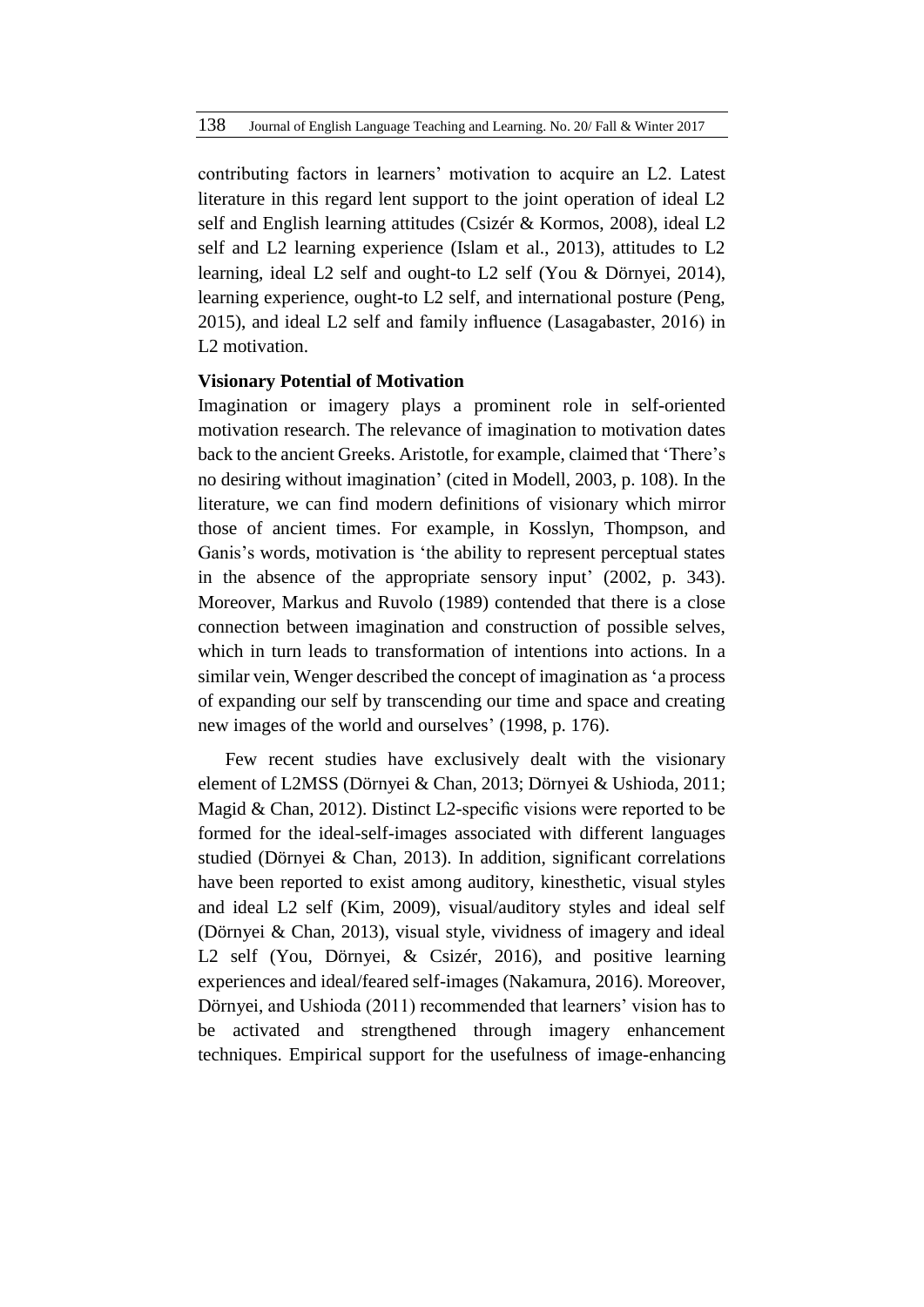visualization can be found in the works of Magid and Chan (2012), Sampson (2012) and Chan (2014).

#### **Timescales, Language Development, and Motivation**

Language development occurs over the all timescales during the human lifetime. Time is fractal in the sense that it is not dependent upon a particular scale, in other words it is scale free (Mandelbrot, 1982). This simply means that scales as long as a year or as short as a millisecond and all the other scales in between can form the basis of the study, and there is no single scale that is 'the' scale for language development (de Bot, 2012). In de Bot's proposition, it is 'through the methodology used to gather data we define the timescale we are using' (2012, p. 144). A monthly study composed of weekly observations occurs on the month and week timescales and all timescales between them (day, session, and so on). But that doesn't mean that language development happens just at the measured timescale. As this example suggests, even when the focus of the study is on a specific timescale, the whole process of language development is scale free.

Moreover, timescales have complex and interactive relations in the process of language development, and the timescale chosen for a particular study will influence the procedures of data selection and interpretation as well (de Bot, 2012). As a result, in order to have a fuller understanding of the larger process the study of language development should be conducted over a long period composed of data collected and combined on different shorter timescales. Therefore, looking at just one timescale may not well do justice to the overall picture of a phenomenon over different interacting timescales.

Having taken these insights into consideration, MacIntyre and Serroul (2015) and Waninge, Dörnyei, and de Bot (2014) reported evidence for a moment-by-moment variation in L2 motivation and suggested that different types of motivation on different timescales may have an impact on this variation. Long term motivation may result from personal goals, short term motivation from doing an enjoyable task, an even shorter term motivation from learning how to pronounce a new word correctly.

In sum, to get a full picture of motivation in a particular setting different phases of data collection and combination have to be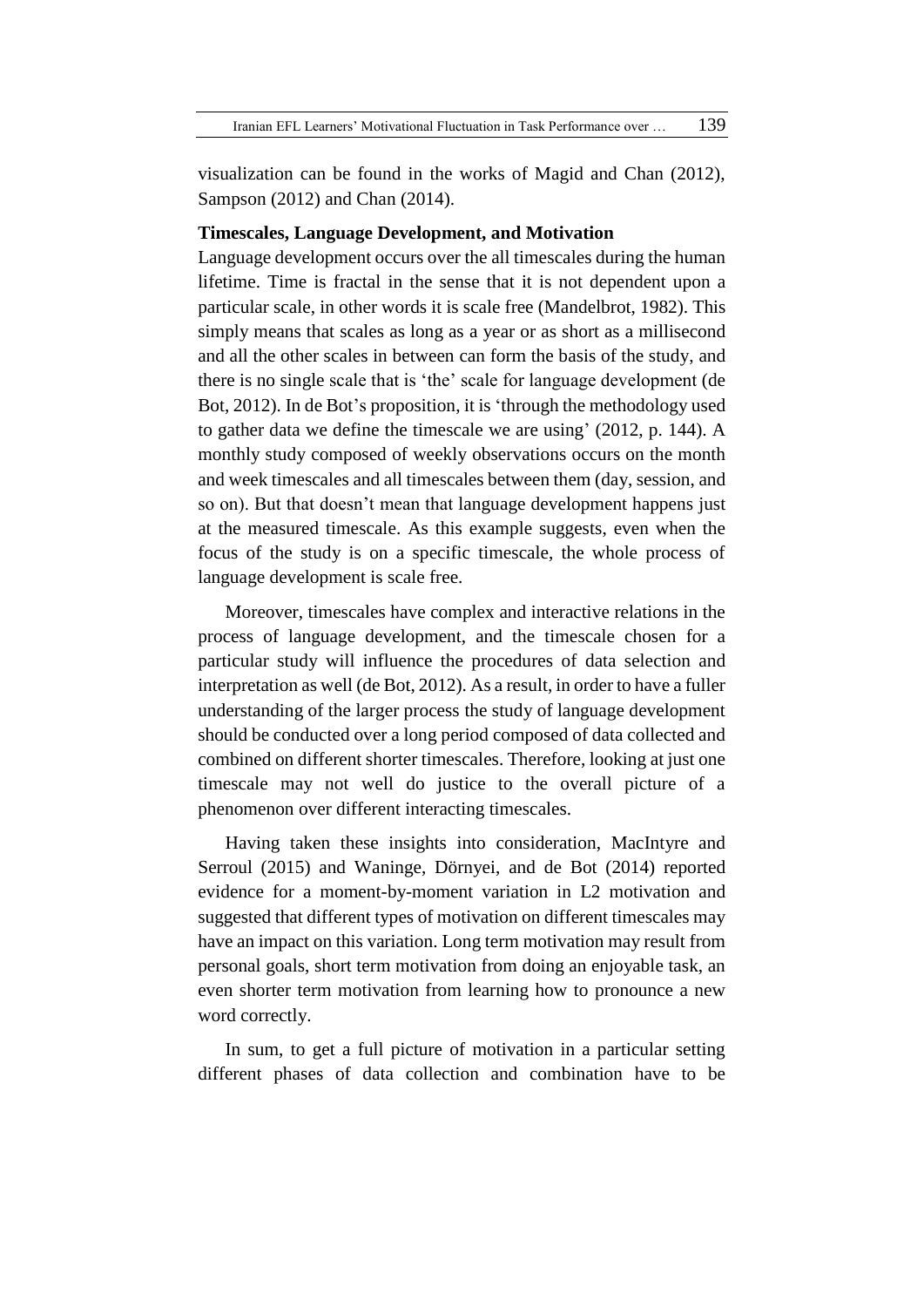conducted over different interacting timescales. The existing interaction among different timescales of motivation, particularly the one between the episodic components of the learning experience and the whole motivational profile, has ignited a resurgence of interest among teachers and researchers (Waninge, 2015). Present study is, therefore, tries to take these interactive timescales into account in a study of L2 motivation in the context of Iran.

Based on the review and what was discussed so far, the following research questions are addressed:

- 1. How are main components of L2MSS manifested during task performance (short timescale) and overall educational semester (long timescale)?
- 2. Is there any effect of task level motivation on semester level motivation?
- 3. Is there any significant difference between learners' ideal, ought-to, and L2 learning experience selves on task performance and overall educational semester?

Following research hypotheses are normally drawn from above research questions:

- 1. There is no effect of task level motivation on semester level motivation.
- 2. There is no significant difference between learners' ideal, ought-to, and L2 learning experience selves on task performance and overall educational semester.

#### **Methodology**

# **Participants**

This study was conducted with 35 tertiary-level EFL learners attending an English language skills course at Kharazmi University, Tehran. Their demographic data (e.g. age, gender, learning experience, etc.) was obtained through the second section of the L2MSS questionnaire (see Table 1). To control for further language interference into the results, it was tried to choose among only bilinguals (Persian-English). To gather rich information concerning participants' previous English experience, they were asked about their living or traveling overseas experience and their family members (both immediate and extended) familiarity with English. For their English ability, they were asked to rate their current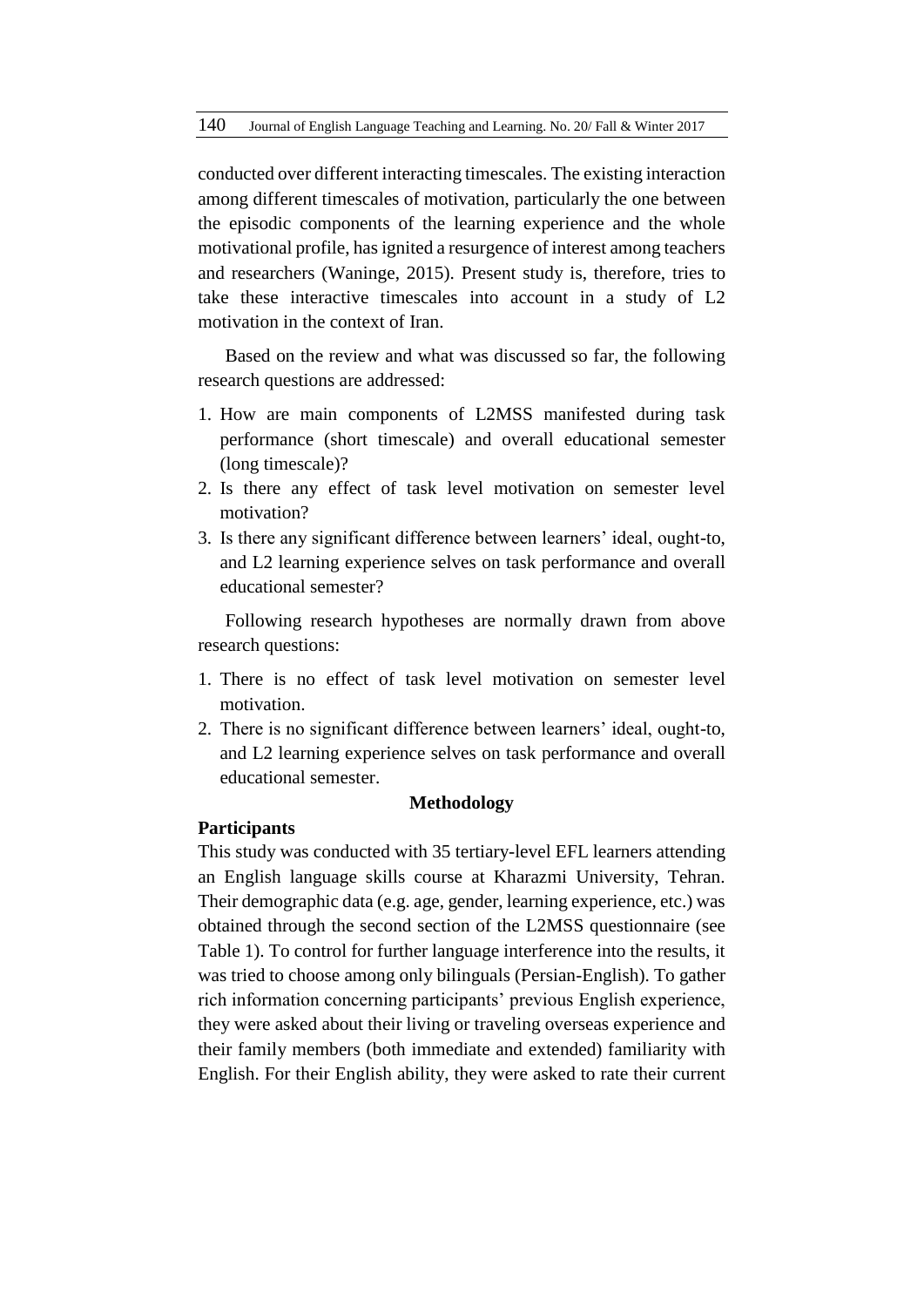overall proficiency in English by choosing one of these options: upper intermediate level and over, intermediate level, lower intermediate level, post-beginner level, and beginner level.

| Category                 | Subcategory                       | N.             | Percen |
|--------------------------|-----------------------------------|----------------|--------|
|                          |                                   |                | t      |
| Gender                   | Male                              | 18             | 51.4%  |
|                          | Female                            | 17             | 48.6%  |
| Nationality              | Iranian                           | 33             | 94.3%  |
|                          | Non-Iranian                       | $\overline{2}$ | 5.7%   |
| Age                      | 18-22                             | 27             | 77.1%  |
|                          | $23 - 27$                         | 5              | 14.3%  |
|                          | 28-32                             | 3              | 8.6%   |
| <b>Employment</b> status | University student                | 27             | 77.1%  |
|                          | Working professional              | 8              | 22.9%  |
| Major                    | Teaching English as a Foreign     | 18             | 51.4%  |
|                          | Language                          | 8              | 22.9%  |
|                          | <b>English Translation</b>        | 9              | 25.7%  |
|                          | <b>English Literature</b>         |                |        |
| Year of Study            | First                             | 21             | 60%    |
|                          | Second                            | 10             | 28.6%  |
|                          | Third                             | $\overline{c}$ | 5.7%   |
|                          | Fourth                            | $\overline{2}$ | 5.7%   |
| English teacher          | Native                            | $\overline{4}$ | 11.4%  |
|                          | Non-native                        | 31             | 88.6%  |
| Overseas experience      | Yes                               | 3              | 8.6%   |
|                          | N <sub>0</sub>                    | 32             | 91.4%  |
| Family members'          | Yes                               | 23             | 65.7%  |
| familiarity with English | N <sub>0</sub>                    | 12             | 34.3%  |
| Place of study           | At a private institute            | 3              | 8.6%   |
|                          | At university                     | 25             | 71.4%  |
|                          | With private tutor                | $\overline{4}$ | 11.4%  |
|                          | On my own                         | 3              | 8.6%   |
| English ability          | Upper Intermediate level and over | $\overline{4}$ | 11.4%  |
|                          | Intermediate level                | 19             | 54.4%  |
|                          | Lower Intermediate level          | $\overline{4}$ | 11.4%  |
|                          | Post-Beginner level               | $\overline{4}$ | 11.4%  |
|                          | Beginner level                    | $\overline{4}$ | 11.4%  |

Table 1. *Participants' Demographic Information (N: 35)*

# **Instruments**

Present study explored the participants' motivational inclination using a questionnaire designed by Taguchi et al. (2009). This questionnaire had three versions, adapted for use in Japan, China and Iran. Each version consisted of two sections: motivation and background information questionnaires. The former was composed of items measuring the learners' motivation concerning English learning. The authors chose the main components of the questionnaire from the L2MSS model (Dörnyei, 2009) and designed some of them by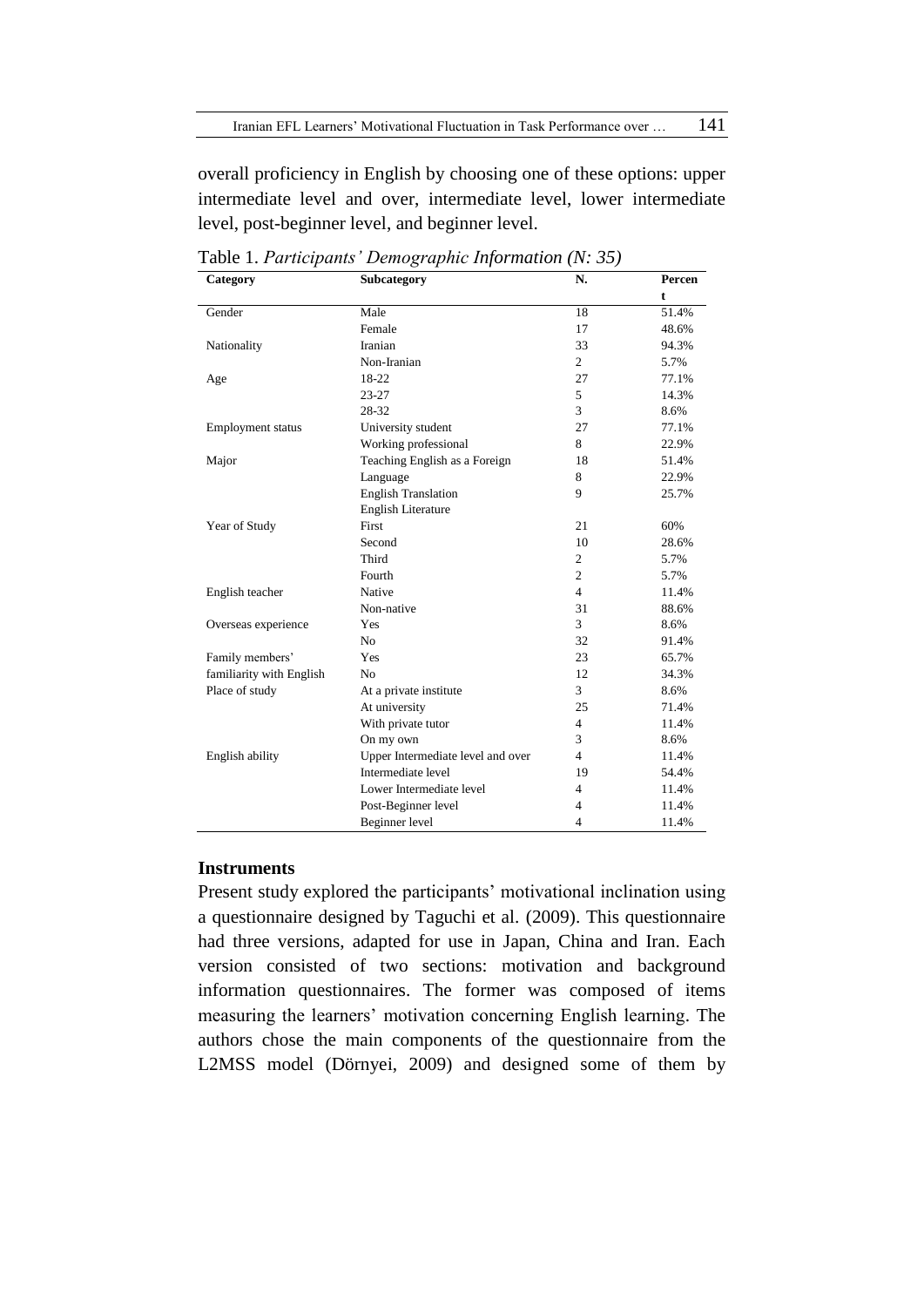themselves. All three versions were extensively piloted in and adjusted to each of the three research contexts. The Cronbach Alpha Coefficients was measured as .79 for the Iranian version of questionnaire.

The second section of questionnaire contained questions regarding the learners' background information. The items in this section were some questions about the participants' gender, nationality, age, place of study, years of study, major, employment status, native English teacher experience, overseas experience, and self-rated English proficiency levels. Concerning the last question, they were asked to rate themselves on a scale ranging from beginner to upper intermediate level and over, depending on abilities such as conversation about simple greetings to general daily matters, reading simple sentences to high-level materials, and writing basic sentences to personal ideas.

The third instrument was a number of L2 tasks. The kind of tasks which were used in the present study were taken from the oral argumentative tasks offered by Kormos and Dörnyei (2004). In their study, the tasks were designed as interactive problem-solving activity in order to elicit arguments regarding everyday school matters. Based on an imaginary situations, students work in pair to choose among and rank order a list of items. For example, they are asked to imagine that they are a member of school student committee. They are told that their school wants to participate in the district's social life and asks students to offer help. They are required to read 10 suggestions (e.g. helping out in the library, providing tourist information, etc.) and rank 5 of them based on their preference. Then, they are supposed to compare their preferences with those of their partner and through negotiation come to a compromise. Their final duty is to prepare 3 best activities that they together will recommend to school management. Kormos and Dörnyei believed that in uttering and comparing their preferences with those of their partners, the participants reveal different manifestations of their possible L2 selves.

# **Data Collection and Analysis**

All the data collection processes were carried out during participants' regular English classes. The data were gathered in three rounds. In the first session of the semester, the questionnaires were distributed to measure participants' initial motivation to take the course. Around the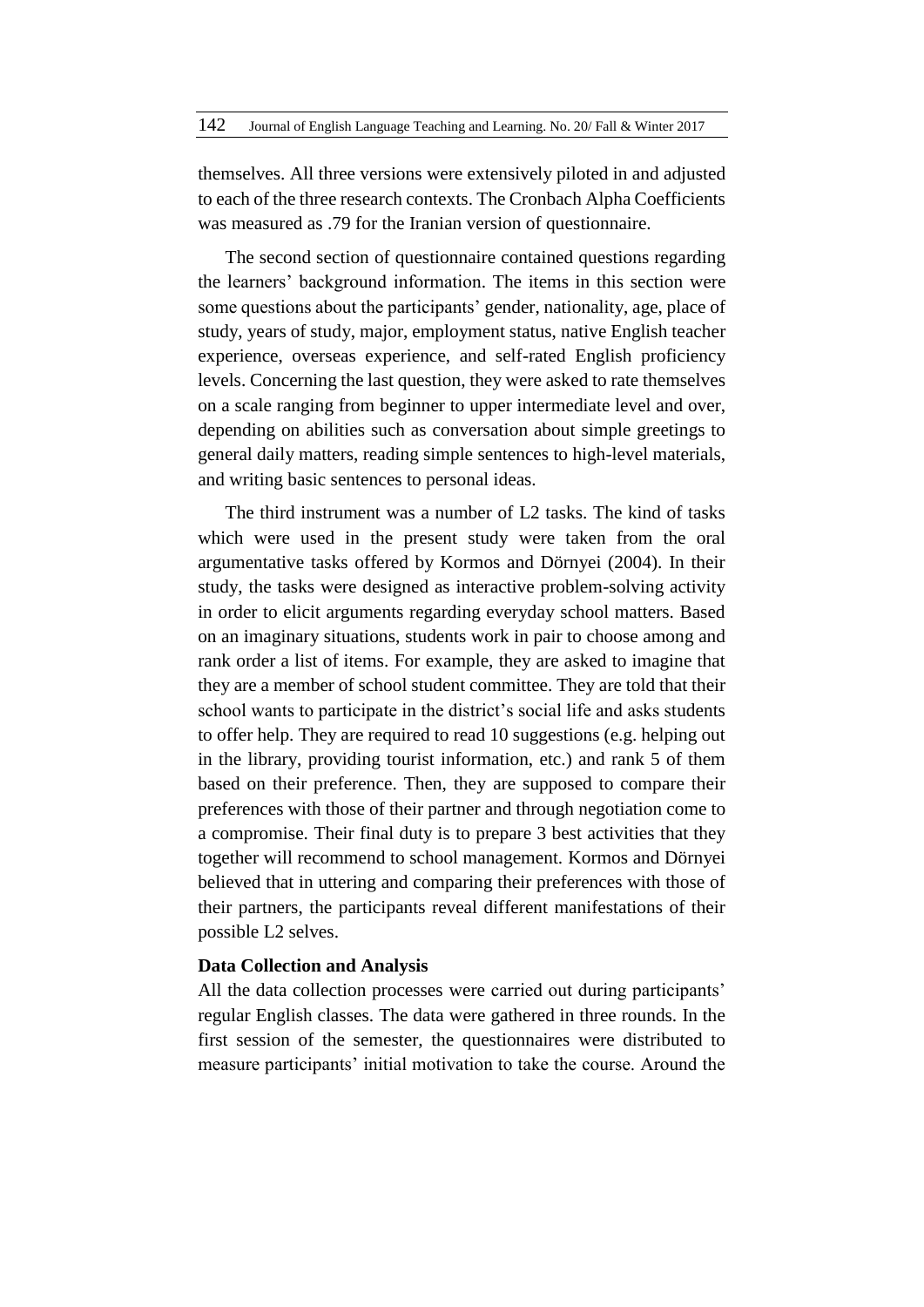middle of the course and right after implementing the tasks, the second sets of the questionnaires were distributed to assess participants' ongoing motivation and the possible changes to their motivational level during this period. Final assessment of the participants' motivation was done in the last session. This way, participants' motivation on different components of L2MSS was compared and contrasted and potential influence and interrelationship of these components were revealed.

All the data were computer-coded and analyzed with the help of SPSS version 21.0 for Windows. First, all the categorical variables involved in the demographic information questionnaire went through sets of descriptive statistics to yield frequencies and percentages of each subpart of the variable in question. Second, another set of descriptive statistics were used to calculate the motivational level of the sample with respect to each component of the L2MSS questionnaire. Third, in order to investigate the effect of task level motivation on semester level motivation, paired sample T-test was conducted. Finally, since the main purpose of the study concerned finding significant difference among learners' ideal, ought-to, and L2 learning experience selves on task performance and overall educational semester, the major part of the analysis contained repeated measures ANNOVA.

# **Results and Discussion**

# **Results Concerning the First RQ**

As it can be observed in the following table L2MSS components had different manifestations in various phases of the study. Early in the semester, ought-to L2 self, L2 learning experience, and ideal L2 selfdominated participants' motivational inclinations (24.42, 16.40, and 15.57 mean scores, respectively). As is shown in the Table 2, scores related to ought-to L2 self-way override those of the other two factors, which have received roughly similar scores.

This finding showed the fact that at the onset, students were more externally oriented toward their course. In other words, they were heavily influenced by external factors, such as meeting their family or peers' expectations, rather than their internally fueled factors or contextual attractiveness of their learning situation. In the literature on this issue, findings similar to (e.g. Cambell & Stortch, 2011) and different from (e.g. You & Dörnyei, 2014) this finding can be found.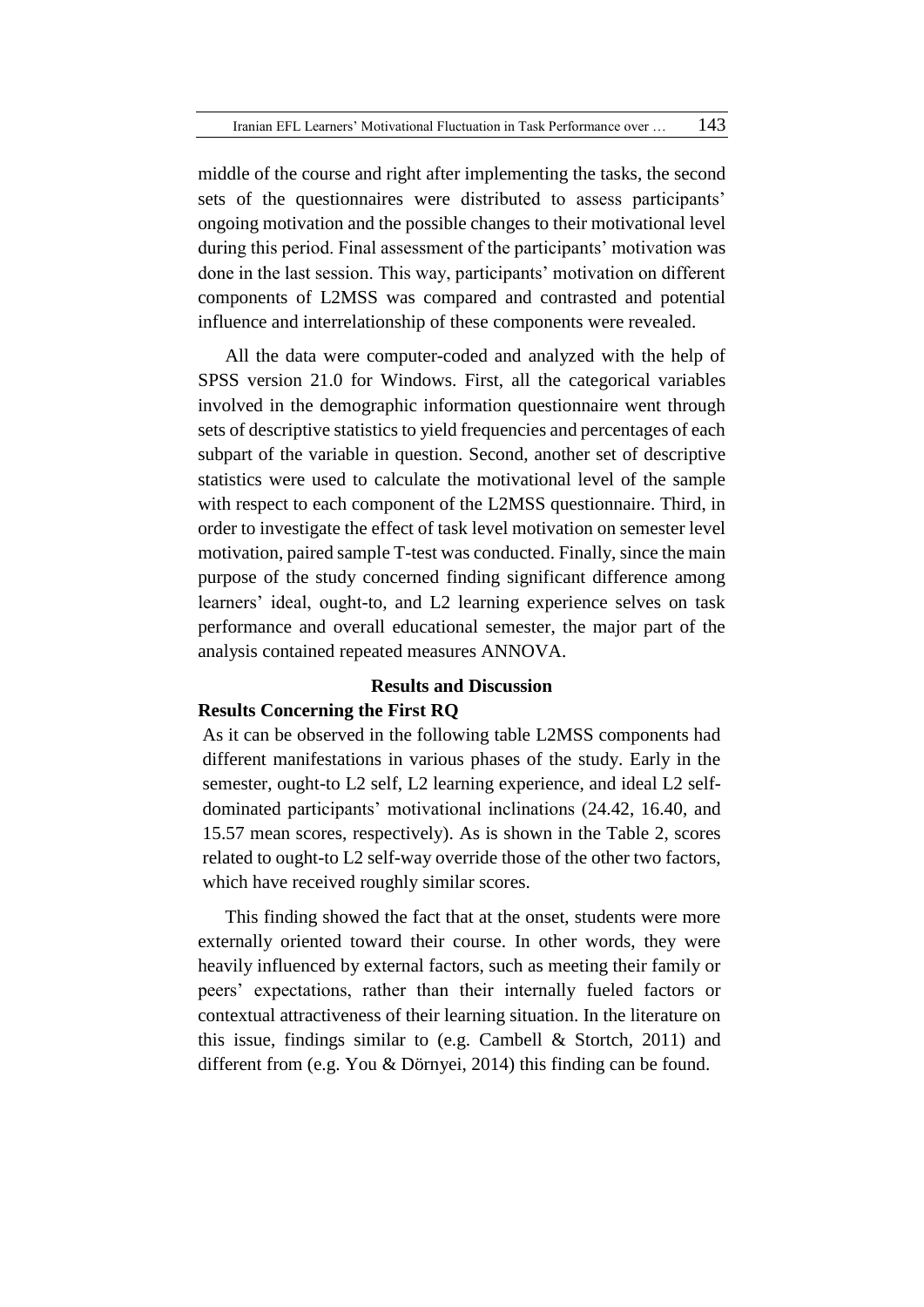However, while participants were engaged in motivational tasks these components were manifested differently (22.57, 17.54, and 18.94 mean scores for L2 learning experience, ideal L2 self, and ought-to L2 self, respectively). Here, a sharp decrease in students' ought-to L2 selfscores (6 minus scores) and a considerable increase in their L2 learning experience scores (6 plus scores) were revealed. Their ideal L2 selfscoresimproved, though not that much noticeable (2 plus scores). What can be inferred from this finding is that the contextual contingencies of the tasks and their motivational capacity made participants more involved in their studies and ignited their visionary engines. A partial support for this finding can be found in Yaghoubinejad, Zarrinabadi, and Ketabi's (2016) and Csizér and Kormos's (2008) study in which ideal L2 self and English learning attitudes were reported as learners' main motivational elements.

By the end of semester, continuous increase in participant's L2 learning experience and ideal L2 self-scores (25.91 and 20.34 mean scores, respectively) and decrease in their ought-to L2 self-scores (16.62 mean score) was revealed. Equal increase in scores related to the first two factors was a piece of evidence for the fact that the motivational potential of the tasks practiced meantime in the semester extended beyond these tasks and kept students motivated till the end of the course. Defining an attractor state role for ideal L2 self was not just limited to the present study. Stability in motivational intensity of L2 future image was also observed by Hiver (2015) and Yaghoubinejad et al. (2016). With regard to L2 learning experience, Lamb (2012) similarly found its strong predictive power in participants' both motivated learning behavior and L2 proficiency. When these two factors are jointly taken into consideration, previous research put credence on their mutual influential impact. In line with the findings of the present study in this regard, Islam et al. (2013) reported L2 learning experience and ideal L2 self as the strongest predictors of participants' learning effort.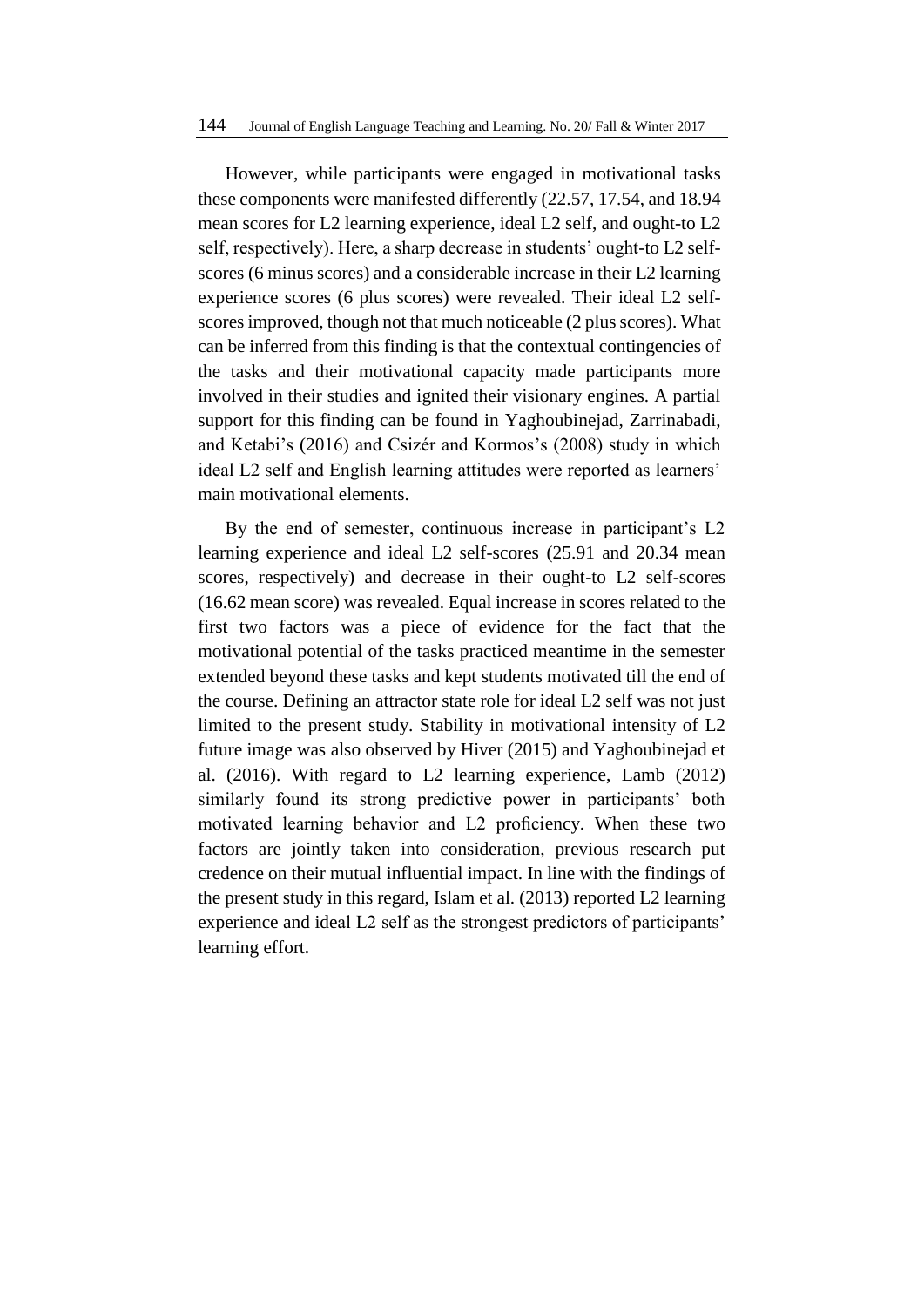|                       | N              | Minimu    | Maximu    | Mean      | Std.             |              | <b>Skewness</b> | Kurtosis    |       |
|-----------------------|----------------|-----------|-----------|-----------|------------------|--------------|-----------------|-------------|-------|
|                       |                | m         | m         |           | Deviatio         |              |                 |             |       |
|                       |                |           |           |           | $\mathbf n$      |              |                 |             |       |
|                       | <b>Statist</b> | Statistic | Statistic | Statistic | <b>Statistic</b> | Statisti     | Std.            | Statisti    | Std.  |
|                       | ic             |           |           |           |                  | $\mathbf{c}$ | Error           | $\mathbf c$ | Error |
| TotalTideal           | 35             | 8.00      | 24.00     | 15.57     | 4.13             | .529         | .398            | $-.342$     | .778  |
| TotalTought           | 35             | 12.00     | 34.00     | 24.42     | 4.38             | $-.262$      | .398            | 1.41        | .778  |
| TotalTlearning        | 35             | 9.00      | 33.00     | 16.40     | 6.19             | .936         | .398            | .309        | .778  |
| TotalTTideal          | 35             | 10.00     | 24.00     | 17.54     | 3.33             | $-.184$      | .398            | $-.079$     | .778  |
| TotalTTought          | 35             | 10.00     | 26.00     | 18.94     | 3.38             | $-.227$      | .398            | .573        | .778  |
| TotalTTlearnin<br>g   | 35             | 15.00     | 31.00     | 22.57     | 4.06             | .474         | .398            | $-.263$     | .778  |
| TotalTTTideal         | 35             | 10.00     | 29.00     | 20.34     | 4.29             | $-.293$      | .398            | .206        | .778  |
| TotalTTTought         | 35             | 9.00      | 26.00     | 16.62     | 3.71             | .597         | .398            | .825        | .778  |
| TotalTTTlearni<br>ng  | 35             | 17.00     | 33.00     | 25.91     | 3.39             | $-.282$      | .398            | .039        | .778  |
| Valid N<br>(listwise) | 35             |           |           |           |                  |              |                 |             |       |

Table 2. *Descriptive Statistics of L2MSS Components over Three Timescales*

# **Results Concerning the Second RQ**

In order to answer this RQ, Paired Sample T-test was employed. Results of this section are presented in the following tables.

Table 3. *Paired Samples Statistics of L2MSS Components over Tasks and Overall Semester*

|        |                  | Mean  | N  | Std. Deviation | Std. Error Mean |
|--------|------------------|-------|----|----------------|-----------------|
| Pair 1 | TotalTTideal     | 17.54 | 35 | 3.33           | .564            |
|        | TotalTTTideal    | 20.34 | 35 | 4.29           | .725            |
| Pair 2 | TotalTTought     | 18.94 | 35 | 3.38           | .572            |
|        | TotalTTTought    | 16.62 | 35 | 3.71           | .627            |
|        | TotalTTlearning  | 22.57 | 35 | 4.06           | .687            |
| Pair 3 | TotalTTTlearning | 25.91 | 35 | 3.39           | .573            |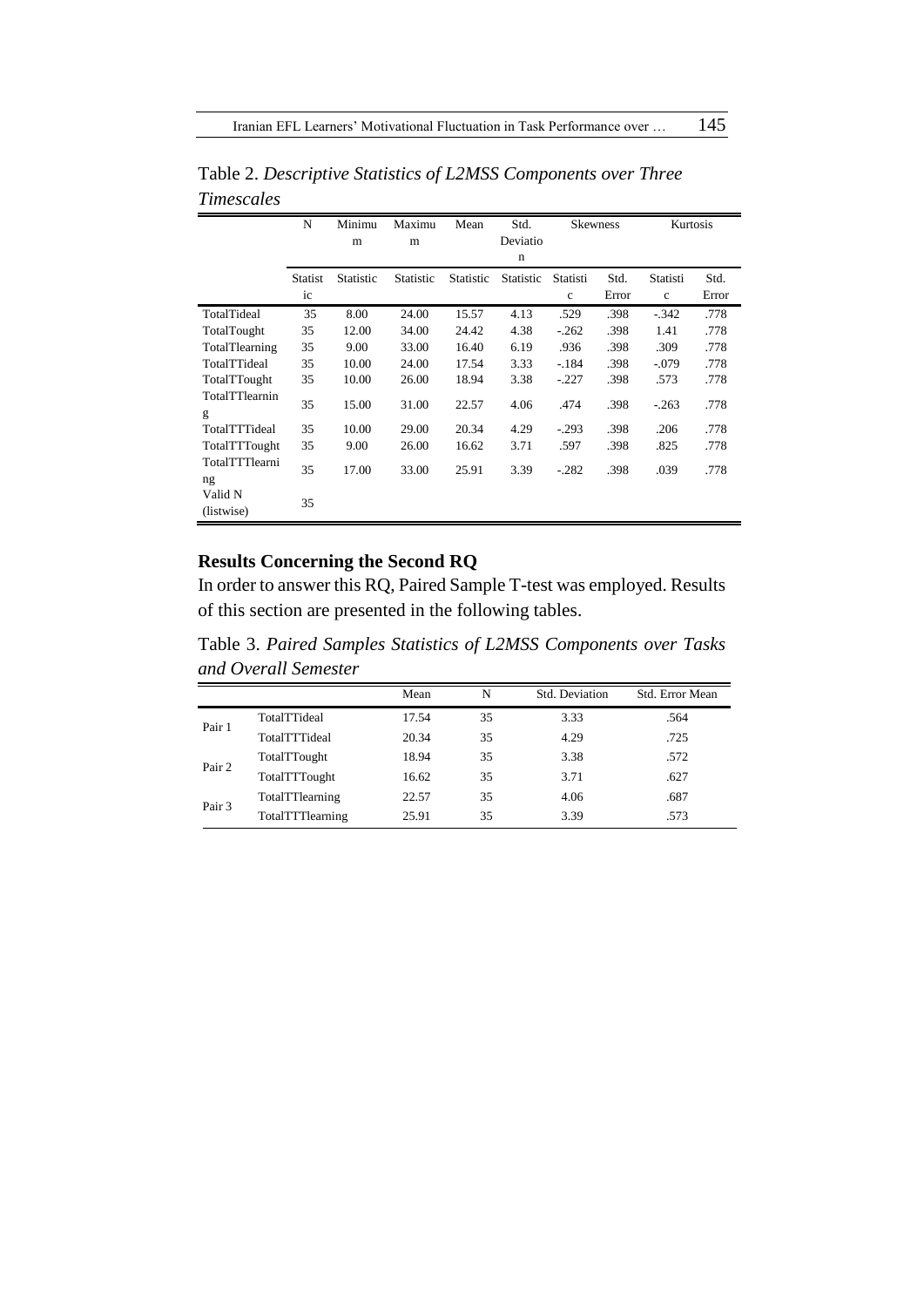|                       |                                         |         | <b>Paired Differences</b> | T                     | Df      | Sig.                                            |         |    |                       |
|-----------------------|-----------------------------------------|---------|---------------------------|-----------------------|---------|-------------------------------------------------|---------|----|-----------------------|
|                       |                                         | Mean    | Std.<br>Deviatio<br>n     | Std.<br>Error<br>Mean |         | 95% Confidence<br>Interval of the<br>Difference |         |    | $(2 -$<br>tail<br>ed) |
|                       |                                         |         |                           |                       | Lower   | Upper                                           |         |    |                       |
| Pai<br>r 1            | TotalTTideal-<br>TotalTTTideal          | $-2.80$ | 5.41                      | .915                  | $-4.66$ | $-0.939$                                        | $-3.05$ | 34 | .00.<br>4             |
| Pai<br>r <sub>2</sub> | $TotalTTought -$<br>TotalTTTought       | 2.31    | 5.33                      | .901                  | .481    | 4.14                                            | 2.56    | 34 | .01<br>5              |
| Pai<br>r 3            | TotalTTlearning $-$<br>TotalTTTlearning | $-3.34$ | 5.74                      | .971                  | $-5.31$ | $-1.36$                                         | $-3.44$ | 34 | .00.<br>2             |

Table 4. *Paired Samples Test of L2MSS Components over Tasks and Overall Semester*

In order to investigate the first hypothesis of the study predicting no effect of task level motivation on semester level motivation a paired sample t-test was carried out on participants' scores in L2MSS components. As Table 3 and 4 illustrate, there was a statistically significant increase in participants' ideal L2 self from task performance  $(M = 17.54, SD = 3.33)$  to end of semester  $(M = 20.34, SD = 4.29)$ ,  $t(34)$  $= 3.05$ ,  $p<.005$  (two-tailed). The mean increase in ideal L2 self-scores was 2.8 with a 95% confidence interval ranging from 4.66 to .93. Moreover, there was a statistically significant decrease in participants' ought-to L2 self from task performance  $(M = 18.94, SD = 3.38)$  to end of semester  $(M = 16.62, SD = 3.71), t(34) = 2.56, p < .005$  (two-tailed). The mean decrease in ought-to L2 self-scores was 2.31 with a 95% confidence interval ranging from .48 to 4.14. Finally, there was a statistically significant increase in participants' L2 learning experience from task performance ( $M = 22.57$ ,  $SD = 4.06$ ) to end of semester ( $M =$ 25.91, *SD* = 3.39), *t*(34) = 3.44, *p*<.005 (two-tailed). The mean increase in L2 learning experience scores was 3.34 with a 95% confidence interval ranging from 5.31 to 1.36. Therefore, regarding this variable the first hypothesis of the study was rejected. Past research on this issue reported an influential role for imagining successful future on immediate task performance (Markus & Nurius, 1986). Moreover, Dörnyei (2009) suggested that tasks are useful tools for differentiating among students' different self-perceptions. These general beliefs were supported by the present findings. Quite in line with these findings, Kormos and Dörnyei (2004) found that active engagement in the task performance is the result of participants' raised motivation.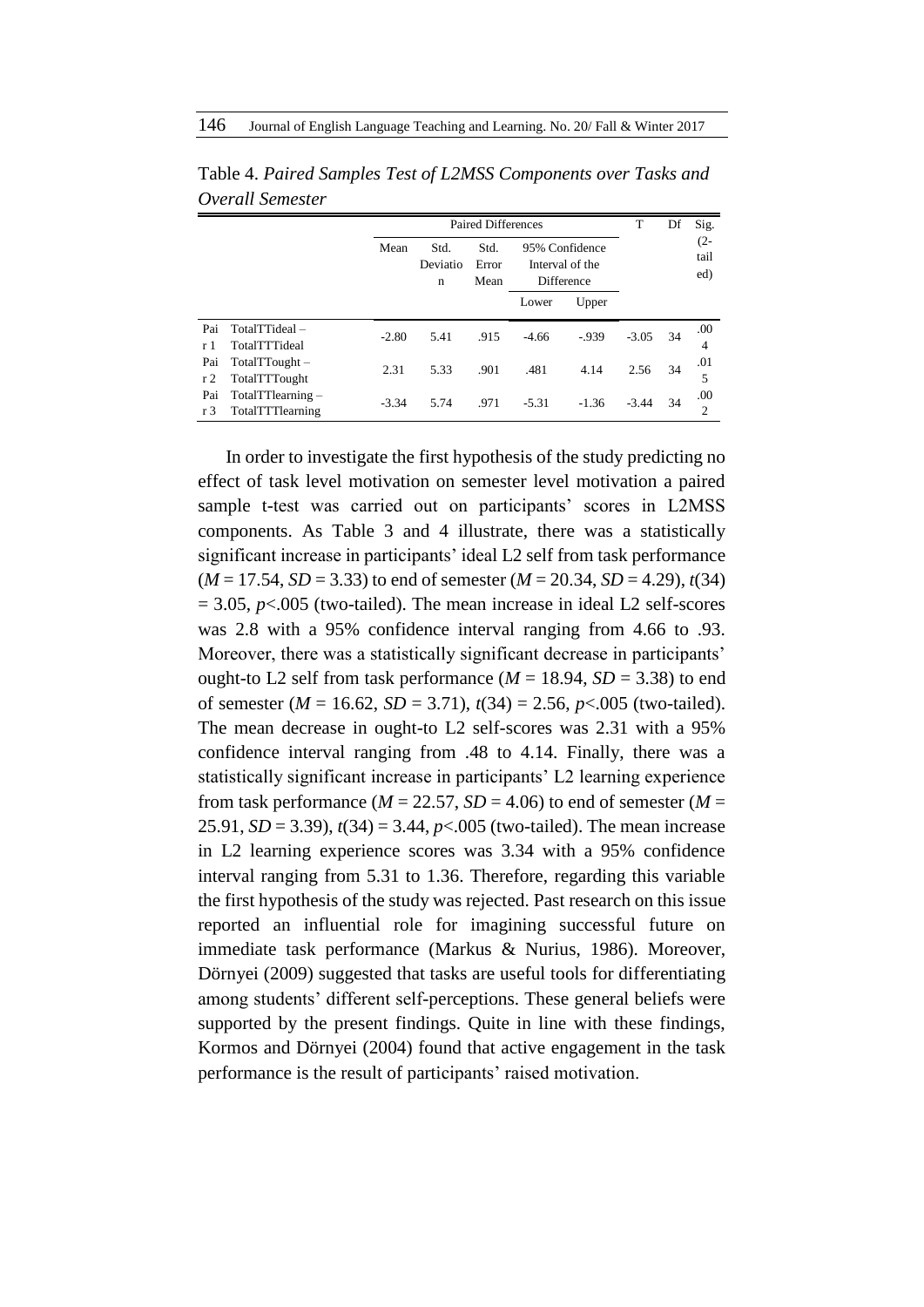### **Results Concerning the Third RQ**

According to the indices in Table 5, there was a significant effect of timescale on participants' ideal L2 self-scores, Wilk's Lambada = .64, *F* (2, 33) = 9.29, *p* < .001, multivariate partial eta squared = .36. As Table 6 depicts, there was a significant difference in these scores between first and third (mean  $= 4.77$  and sig.  $= .000$ ) and second and third (mean= 2.80 and sig.= .013) timescales. However, no such difference was found in participants' ideal L2 self between first and second timescales.

Table 5. *Multivariate Tests of Ideal L2 Self over Three Timescales*

| Effect |                       | Value | F    | Hypothesis<br>df | Error df | Sig. | Partial Eta<br>Squared |
|--------|-----------------------|-------|------|------------------|----------|------|------------------------|
|        | Pillai's Trace        | .36   | 9.29 | 2.00             | 33.00    | .001 | .360                   |
|        | Wilks' Lambda         | .64   | 9.29 | 2.00             | 33.00    | .001 | .360                   |
| Ideal  | Hotelling's Trace     | .56   | 9.29 | 2.00             | 33.00    | .001 | .360                   |
|        | Roy's Largest<br>Root | .56   | 9.29 | 2.00             | 33.00    | .001 | .360                   |

Table 6. *Pairwise Comparisons among Scores on Ideal L2 Self over Three Timescales*

| (I) Ideal      | (J) Ideal      | Mean Difference<br>$(I-J)$ | Std. Error | Sig. | 95% Confidence Interval for<br>Difference |                    |
|----------------|----------------|----------------------------|------------|------|-------------------------------------------|--------------------|
|                |                |                            |            |      | Lower Bound                               | <b>Upper Bound</b> |
|                | $\overline{2}$ | $-1.97$                    | .903       | .108 | $-4.24$                                   | .303               |
| 1              | 3              | $-4.77*$                   | 1.09       | .000 | $-7.53$                                   | $-2.00$            |
| $\overline{2}$ | 1              | 1.97                       | .903       | .108 | $-.303$                                   | 4.24               |
|                | 3              | $-2.80^*$                  | .916       | .013 | $-5.10$                                   | $-.494$            |
|                | 1              | $4.77*$                    | 1.09       | .000 | 2.00                                      | 7.53               |
| 3              | $\overline{2}$ | $2.80^*$                   | .916       | .013 | .494                                      | 5.10               |

\*. The mean difference is significant at the .05 level.

Moreover, there was a significant effect of timescale on participants' ought-to L2 self-scores, Wilk's Lambada = .32,  $F(2, 33)$  $= 33.64$ ,  $p < .001$ , multivariate partial eta squared  $= .67$ . As is depicted in Table 8, there was a significant difference in these scores between first and second (mean= 5.48 and sig.= .000), first and third (mean= 7.80 and sig.= .000), and second and third (mean= 2.31 and sig.= .045) timescales.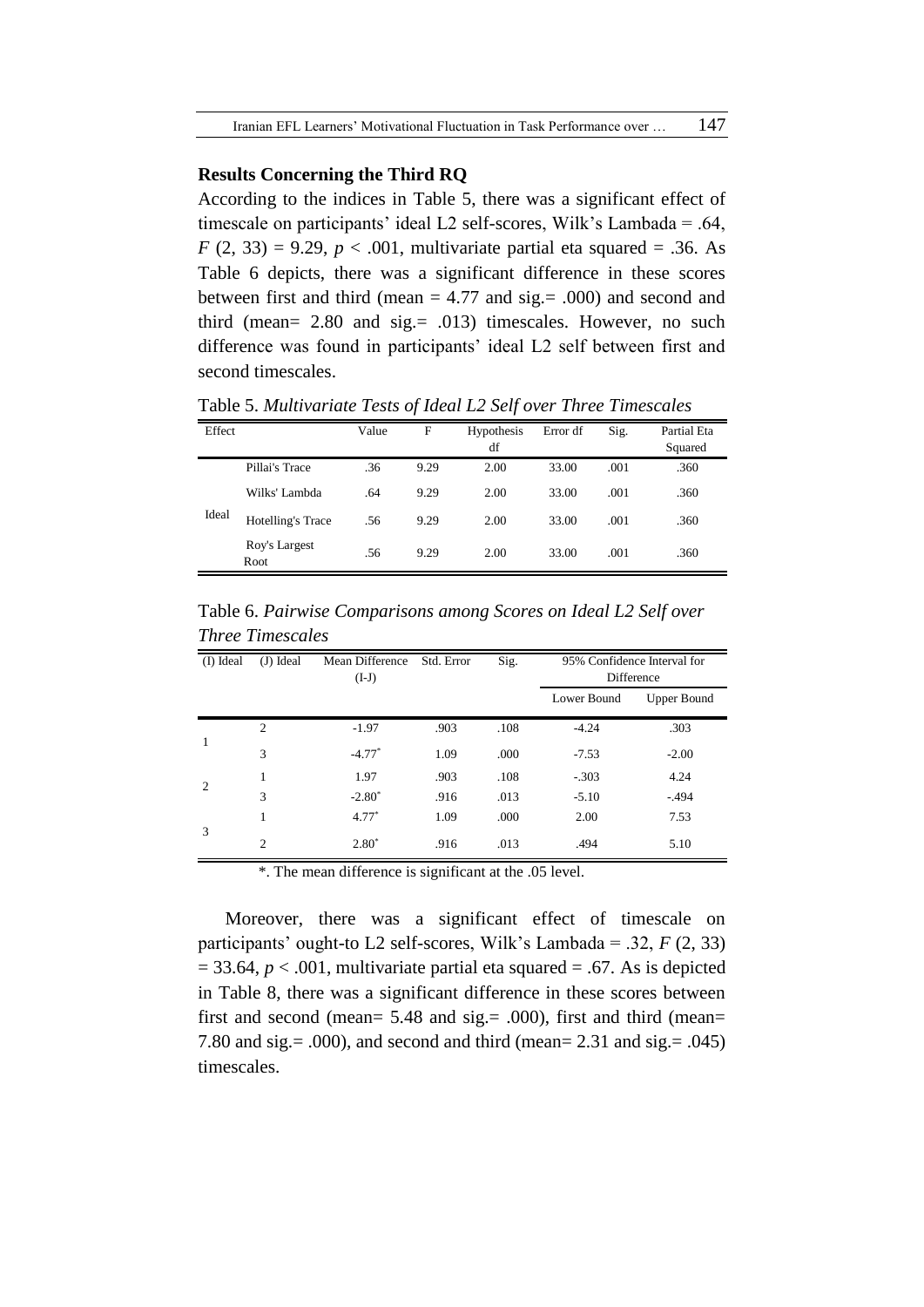| Effect |                       | Value | F     | Hypothesis<br>df | Error df | Sig. | Partial Eta<br>Squared |
|--------|-----------------------|-------|-------|------------------|----------|------|------------------------|
|        | Pillai's Trace        | .67   | 33.64 | 2.00             | 33.00    | .000 | .671                   |
|        | Wilks' Lambda         | .32   | 33.64 | 2.00             | 33.00    | .000 | .671                   |
| Ought  | Hotelling's Trace     | 2.03  | 33.64 | 2.00             | 33.00    | .000 | .671                   |
|        | Roy's Largest<br>Root | 2.03  | 33.64 | 2.00             | 33.00    | .000 | .671                   |

Table 7. *Multivariate Tests of Ought-to L2 Self over Three Timescales*

Table 8. *Pairwise Comparisons among Scores on Ought-to L2 Self over Three Timescales*

| (I) Ought      | $(J)$ Ought    | Mean Difference<br>$(I-J)$ | Std.<br>Error | Sig. | 95% Confidence Interval for<br>Difference |                    |
|----------------|----------------|----------------------------|---------------|------|-------------------------------------------|--------------------|
|                |                |                            |               |      | Lower Bound                               | <b>Upper Bound</b> |
|                | 2              | $5.48*$                    | .932          | .000 | 3.14                                      | 7.83               |
| 1              | 3              | $7.80*$                    | .958          | .000 | 5.38                                      | 10.2               |
| $\overline{2}$ | 1              | $-5.48^*$                  | .932          | .000 | $-7.83$                                   | $-3.14$            |
|                | 3              | $2.31*$                    | .902          | .045 | .044                                      | 4.58               |
|                | 1              | $-7.80^*$                  | .958          | .000 | $-10.2$                                   | $-5.38$            |
| 3              | $\overline{2}$ | $-2.31^*$                  | .902          | .045 | $-4.58$                                   | $-.044$            |

\*. The mean difference is significant at the .05 level.

Finally, there was a significant effect of timescale on participants' L2 learning experience scores, Wilk's Lambada =  $.32, F(2, 33) = 33.60$ ,  $p < .001$ , multivariate partial eta squared = .67. As Table 10 shows, there was a significant difference in these scores between first and second (mean= 6.17 and sig.= .000), first and third (mean= 9.51 and sig. =  $.000$ , and second and third (mean = 3.34 and sig. =  $.005$ ) timescales.

Table 9. *Multivariate Tests of L2 Learning Experience Self over Three Timescales*

| Effect  |                       | Value | F                  | <b>Hypothesis</b><br>df | Error df | Sig. | Partial Eta<br>Squared |
|---------|-----------------------|-------|--------------------|-------------------------|----------|------|------------------------|
|         | Pillai's Trace        | .67   | 33.60 <sup>b</sup> | 2.00                    | 33.00    | .000 | .671                   |
| Learnin | Wilks' Lambda         | .32   | 33.60 <sup>b</sup> | 2.00                    | 33.00    | .000 | .671                   |
| g       | Hotelling's Trace     | 2.03  | 33.60 <sup>b</sup> | 2.00                    | 33.00    | .000 | .671                   |
|         | Roy's Largest<br>Root | 2.03  | 33.60 <sup>b</sup> | 2.00                    | 33.00    | .000 | .671                   |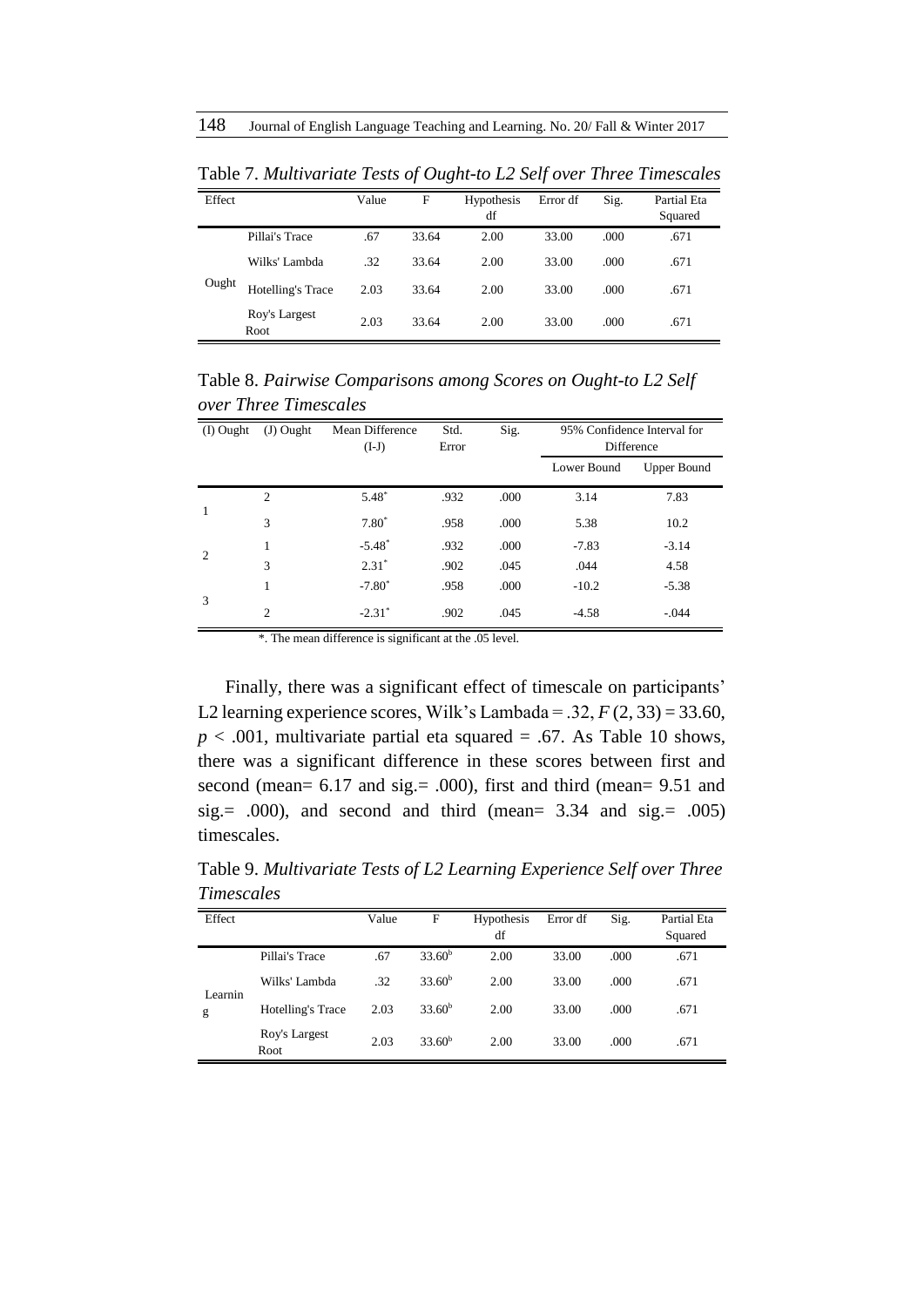|                | (I) Learning (J) Learning | Mean Difference<br>$(I-J)$ | Std.<br>Error | Sig. |             | 95% Confidence Interval for<br>Difference |
|----------------|---------------------------|----------------------------|---------------|------|-------------|-------------------------------------------|
|                |                           |                            |               |      | Lower Bound | <b>Upper Bound</b>                        |
|                | $\overline{c}$            | $-6.17*$                   | .901          | .000 | $-8.44$     | $-3.90$                                   |
| 1              | 3                         | $-9.51$ <sup>*</sup>       | 1.20          | .000 | $-12.5$     | $-6.48$                                   |
| $\overline{2}$ | 1                         | $6.17*$                    | .901          | .000 | 3.90        | 8.44                                      |
|                | 3                         | $-3.34*$                   | .972          | .005 | $-5.79$     | $-.896$                                   |
|                | 1                         | $9.51^*$                   | 1.20          | .000 | 6.48        | 12.5                                      |
| 3              | $\overline{2}$            | $3.34*$                    | .972          | .005 | .896        | 5.79                                      |

Table 10. *Pairwise Comparisons among Scores on L2 Learning Experience Self over Three Timescales*

\*. The mean difference is significant at the .05 level.

All in all, the results driven from all these ANNOVA analyses rejected the second hypothesis which predicted no significant difference between learners' ideal, ought-to, and L2 learning experience selves on task performance and overall educational semester. This kind of fluctuation in and interaction among different components of L2MSS was also reported by similar studies (e.g. Piniel & Csizér, 2015). Apart from the differences among these components, past research has highly credited the effect of time in promoting participants' motivation on these components (Khany and Amiri, 2016; Rajab, Far, & Etemadzadeh, 2012).

#### **Conclusion**

Results of the present study revealed different manifestations of L2MSS components over three timescales of the study. Initially, oughtto L2 self, L2 learning experience, and ideal L2 self were the dominant motivational inclinations of the participants. However, the more they proceeded through the course and got immersed in motivational tasks the more changes these components experienced. Midpoint in the semester, a noticeable decrease in ought-to L2 self-scores and increase in L2 learning experience scores was found. Ideal L2 self-scores increased as well, though not that much considerable. Finally participant's ideal L2 self and L2 learning experience scores increasingly ameliorated, whereas their ought-to L2 self-scores deteriorated by the end of semester. This significant increase in participants' ideal L2 self and L2 learning experience scores and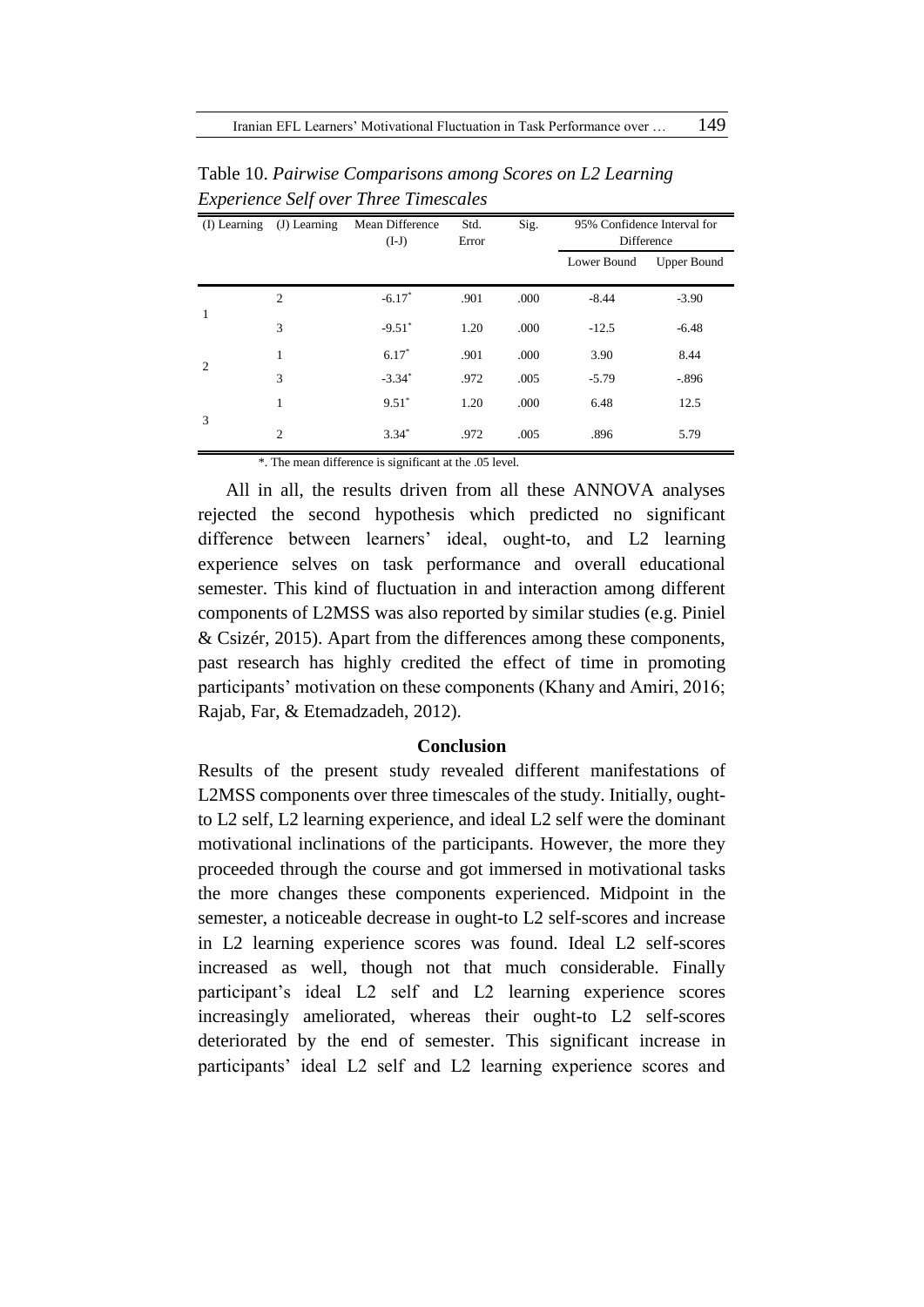decrease in their ought-to L2 scores laid credence to the influential effect of task level motivation on semester level motivation. Moreover, ANNOVA results revealed significant difference in participants' ideal L<sub>2</sub> self between first and third timescales and second and third timescales. By contrast, these scores did not differ significantly between first and second timescales. On the other hand, significant differences were found in participants' both ought-to L2 self and L2 learning experience among all three pairs of timescales.

Following implications for L2 motivation research can be inferred from the present study. Timescales and their interaction are of primary concern to the SLD. In this study it was revealed that the motivational factors exerting impact in task motivation continued to have a role throughout the semester. Therefore, teachers have to recognize these factors and invest on them in their teaching activities. Moreover, L2 tasks are increasingly gaining importance as playing a very facilitative role in foreign language learning. As it was revealed, motivational trace of these tasks could be found in each stage of the study. As a result, teachers should be both competent in and motivated to involve their students in these educational tasks the most. Regarding L2MSS, those particular tasks are the most useful which can incite students' future self-images.

Related to issues investigated in the present study several directions for further research can be envisaged. This study was limited to the context of the study (university) and the characteristics (e.g., their travelling to or living in an English speaking country) of the sample tested. Other studies can be either done in other educational contexts, such as different levels of the state schools, or can compare the participants of the public and private institutions. In terms of sample's characteristics, future studies can specifically deal with more homogenous population on the demographic variables. In this study, participants voluntarily selected the course. Since ought-to L2 self was one of the main measured variables, it might have been directly influenced by this voluntary nature of the course. Further studies are required to see whether the same results are obtained in compulsory contexts as well. In so doing, the role of possible future selves can be paralleled on optional and obligatory settings.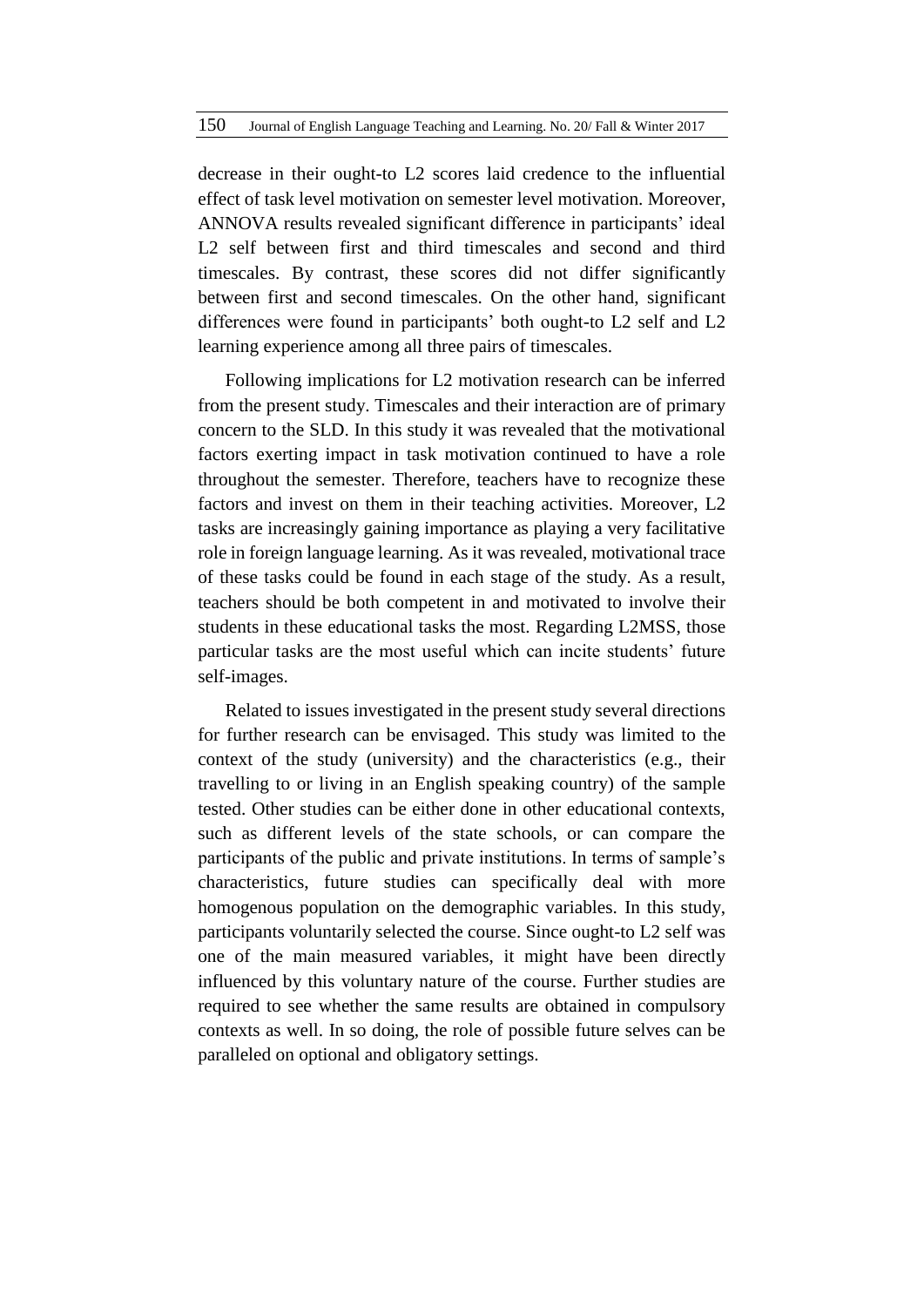#### **References**

Bensoussan, M. (2015). Motivation and English language learning in a multicultural university context. *Journal of Multilingual and Multicultural Development, 36*(4), 1-18. <http://dx.doi.org/10.1080/01434632.2014.936874>

Brown, H. D. (2001). *Teaching by principles: An interactive approach to* 

- *language pedagogy* (2nd ed.). Englewood Cliffs, NJ: Addison Wesley Longman.
- Chan, L. (2014). Effects of an imagery training strategy on Chinese university students' possible second language selves and learning experiences. In K. Csizér and M. Magid (Eds.), *The impact of self-concept on language learning* (pp. 357-370). Bristol: Multilingual Matters.
- Csizér, K., & Kormos, J. (2008). The relationship of intercultural contact and language learning motivation among Hungarian students of English and German. *Journal of Multilingual and Multicultural Development, 29*(1), 30-48. <http://dx.doi.org/10.2167/jmmd557.0>
- de Bot, K. (2012). Time scales in second language development. *Dutch Journal of Applied Linguistics, 1*(1), 143-149. http://dx.doi:10.1075/dujal.1.1.10deb
- de Bot, K. (2015). Rates of change: Timescales in second language development. In Z. Dörnyei, A. Henry, and P. D. MacIntyre (Eds.), *Motivational dynamics in language learning* (pp*.* 29-37). Bristol: Multilingual Matters.
- Deci, E. L., & Ryan, R. M. (1985). *Intrinsic motivation and self-determination in human behavior*. New York: Plenum. http://dx.doi.org/10.1007/978-1- 4899-2271-7
- Dörnyei, Z. (2005). New ways of motivating foreign language learners: Generating vision. *Links, 38*, 3-4.
- Dörnyei, Z. (2009). The L2 motivational self system. In Z. Dörnyei and E. Ushioda (Eds.), *Motivation, language identity and the L2 self* (pp. 9-42). Bristol: Multilingual Matters.
- Dörnyei, Z., & Chan, L. (2013). Motivation and vision: An analysis of future L2 self images, sensory styles, and imagery capacity across two target languages. *Language Learning, 63*(3), 437-462. http://dx.doi.org/10.1111/lang.12005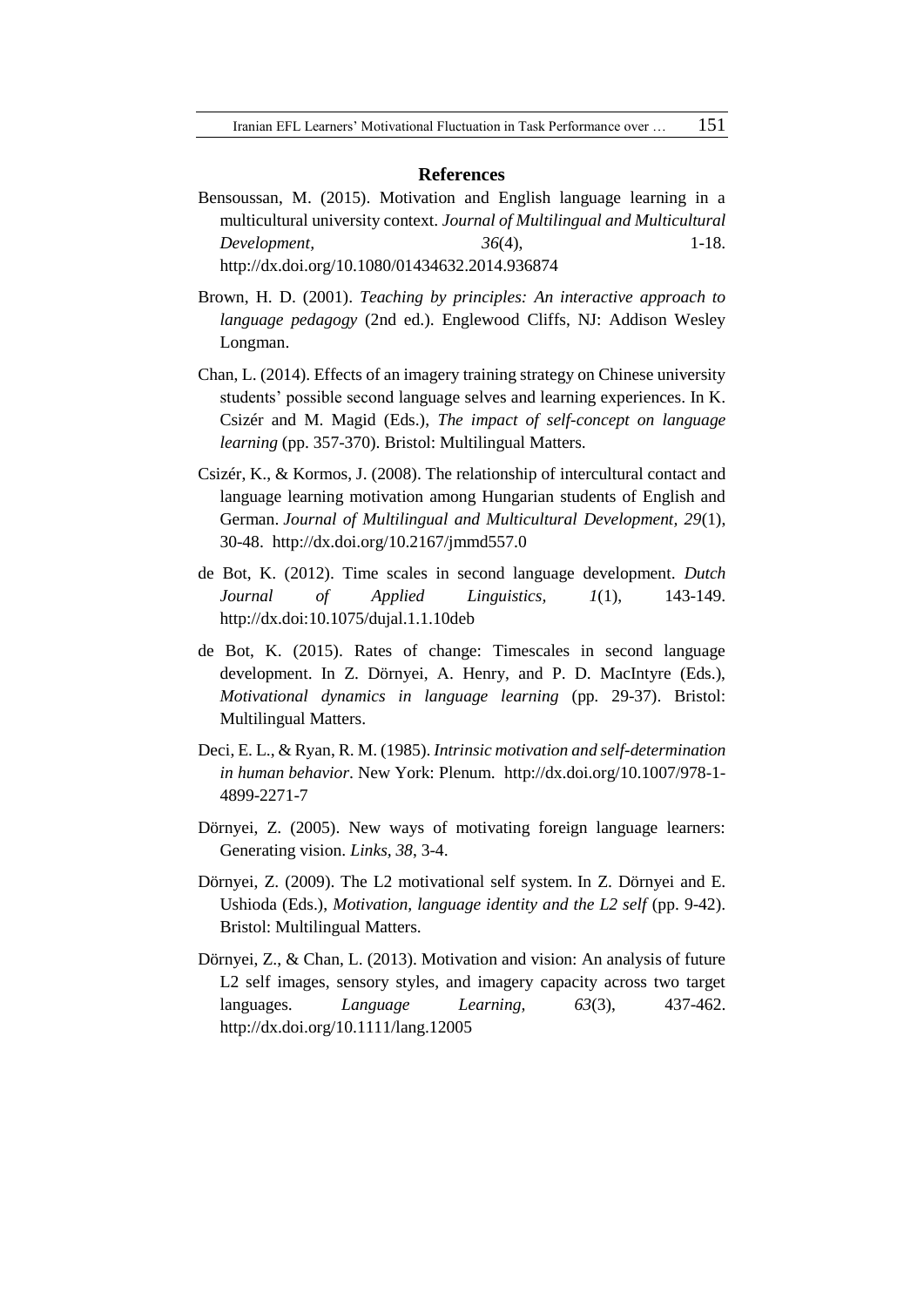- Dörnyei, Z., & Ottó, I. (1998). Motivation in action: A process model of L2 motivation. *Working Papers in Applied Linguistics, 4*, 43-69. London: Thames Valley University.
- Dörnyei, Z., & Skehan, P. (2003). Individual differences in second language learning. *The handbook of second language acquisition*, 589-630. http://dx.doi.org/10.1002/9780470756492.ch18
- Dörnyei, Z., & Ushioda, E. (2011). *Teaching and researching motivation* (2nd ed.). Harlow, UK: Longman.
- Gardner, R. C., & Lambert, W. E. (1959). Motivational variables in second language acquisition. *Canadian Journal of Psychology, 13*, 266-272. <http://dx.doi.org/10.1037/h0083787>
- Higgins, E. T. (1987). Self-discrepancy: A theory relating self and affect. *Psychological review, 94*(3), 319-340. http://dx.doi.org/10.1037/0033- 295x.94.3.319
- Hiver, P. (2015). Attractor states. In Z. Dörnyei, A. Henry, and P. D. MacIntyre (Eds.), *Motivational dynamics in language learning* (pp. 20- 28*).* Bristol: Multilingual Matters.
- Islam, M., Lamb, M., & Chambers, G. (2013). The L2 motivational selfsystem and national interest: A Pakistani perspective. *System, 41*(2), 231- 244. http://dx.doi.org/10.1016/j.system.2013.01.025
- Khany, R., & Amiri, M. (2016). Action control, L2 motivational self-system, and motivated learning behavior in a foreign language learning context. *European Journal of Psychology of Education,* 1-17. http://dx.doi.org/10.1007/s10212-016-0325-6
- Kim, T. Y. (2009). The dynamics of L2 self and L2 learning motivation: A qualitative case study of Korean ESL students. *English Teaching, 65*(3), 133-154.
- Kormos, J., & Dörnyei, Z. (2004). The interaction of linguistic and motivational variables in second language task performance. *Zeitschrift für interkulturellen Fremdsprachenunterricht, 9*(2), 1-19.
- Kosslyn, S. M., Thompson, W. L., & Ganis, G. (2006). *The case for mental imagery*. New York: Oxford University Press. http://dx.doi.org/10.1093/acprof:oso/9780195179088.001.0001
- Lamb, M. (2012). A self-system perspective on young adolescents' motivation to learn English in urban and rural settings. *Language learning, 62*(4), 997-1023.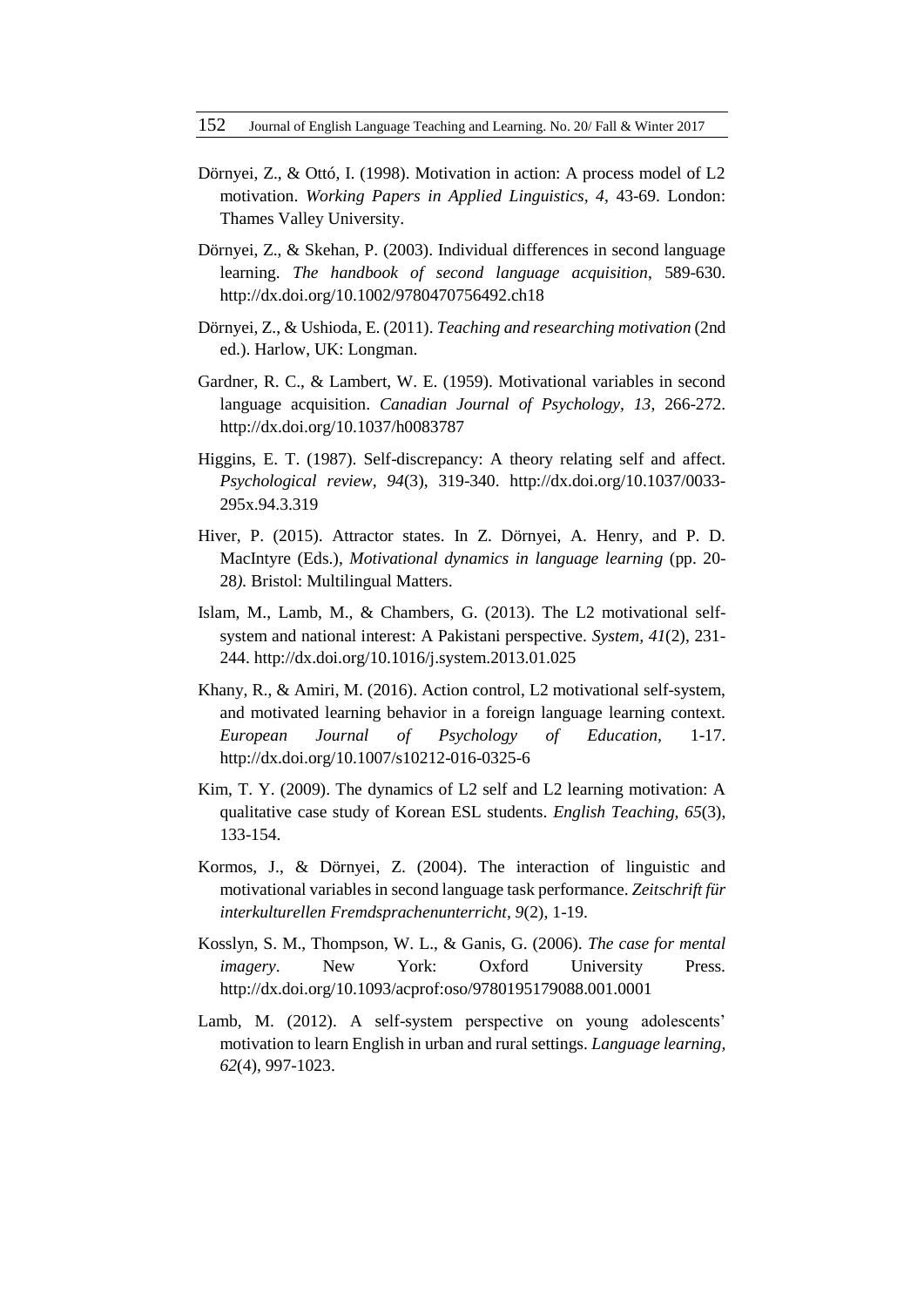http://dx.doi.org/10.1111/j.1467-9922.2012.00719.x

- Lasagabaster, D. (2016). The relationship between motivation, gender, L1 and possible selves in English-medium instruction. *International Journal of Multilingualism, 13*(3), 315-332. http://dx.doi:10.1080/14790718.2015.1105806
- MacIntyre, P. D., & Serroul, A. (2015). Motivation on a per-second timescale: Examining approach-avoidance motivation during L2 task performance. In Z. Dörnyei, A. Henry, and P. D. MacIntyre (Eds.), *Motivational dynamics in language learning* (pp. 109-138)*.* Bristol: Multilingual Matters.
- Magid, M., & Chan, L. (2012). Motivating English learners by helping them visualize their ideal L2 self: Lessons from two motivational programs. *Innovation in Language Learning and Teaching, 6*(2), 113-125. http://dx.doi.org/10.1080/17501229.2011.614693
- Mandelbrot, B. (1982). *The fractal geometry of nature*. New York: W.H. Freeman.
- Markus, H., & Nurius, P. (1986). Possible selves. *American psychologist, 41*(9), 954-969.
- http://dx.doi.org/10.1037/0003-066X.41.9.954
- Markus, H. R., & Ruvolo, A. (1989). Possible selves: Personalized representations of goals. In L. A. Pervin (Ed.), *Goal concepts in personality and social psychology* (pp. 211-241). Hillsdale, NJ: Lawrence Erlbaum.
- Mercer, S., & Williams, M. (2014). *Multiple perspectives on the self in SLA*. Bristol: Multilingual Matters.
- Mozgalina, A. (2015). More or less choice? The influence of choice on task motivation and task engagement. *System, 49*, 120-132. <http://dx.doi.org/10.1016/j.system.2015.01.004>
- Nakamura, T. (2016). A comparative analysis of Japanese language learners' motivation in Australia and Korea. *Innovation in Language Learning and Teaching*, 1-14. doi:10.1080/17501229.2016.1213267
- Peng, J. E. (2015). L2 motivational self-system, attitudes, and affect as predictors of L2 WTC: An imagined community perspective. *The Asia-Pacific Education Researcher, 24*(2), 433-443. http://dx.doi.org/10.1007/s40299-014-0195-0
- Piniel, K., & Csizér, K. (2015). Changes in motivation, anxiety and selfefficacy during the course of an academic writing seminar. In Z. Dörnyei,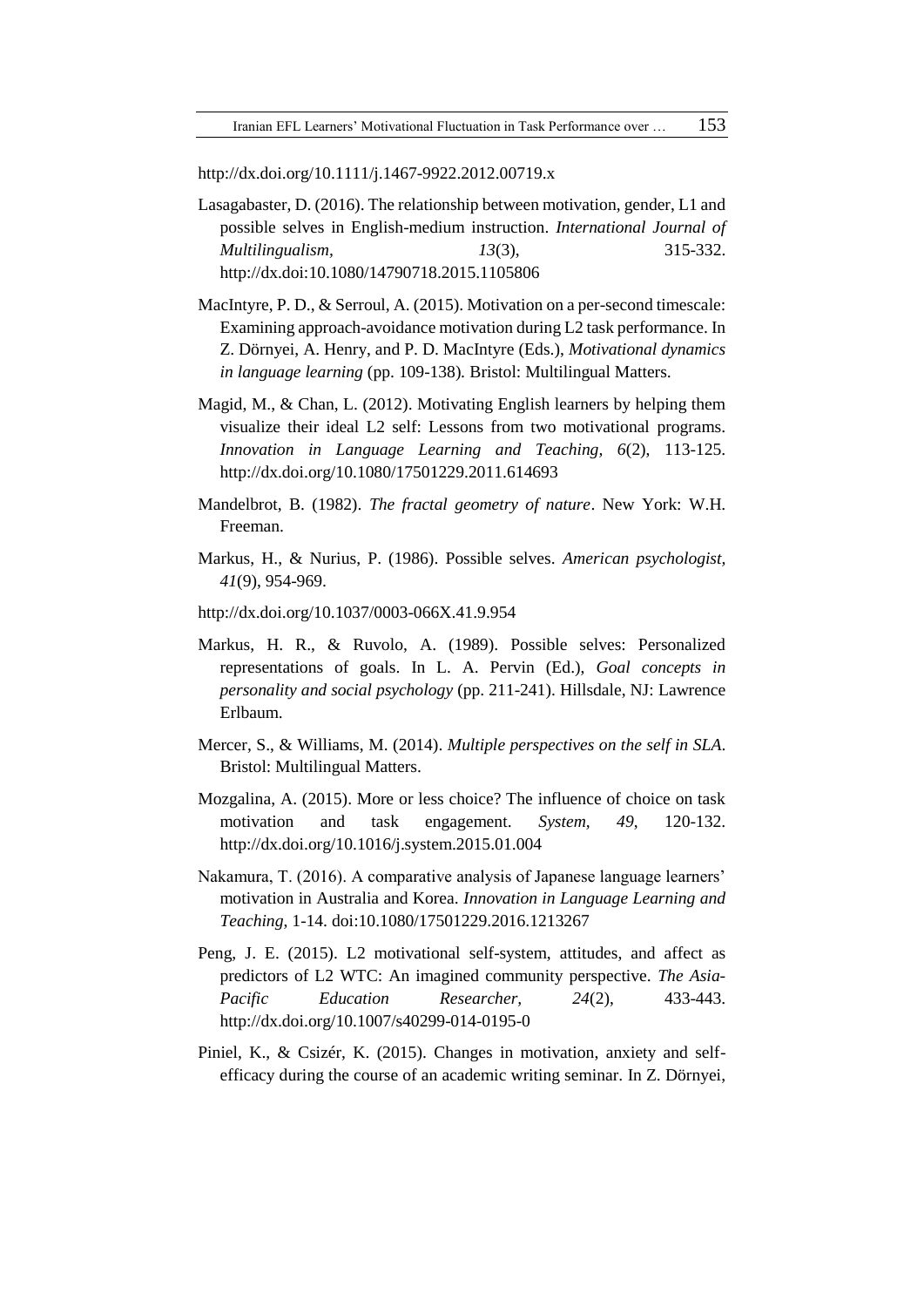A. Henry, and P. D. MacIntyre (Eds.), *Motivational dynamics in language learning* (pp. 164-194*).* Bristol: Multilingual Matters.

- Poupore, G. (2013). Task motivation in process: A complex systems perspective. *Canadian Modern Language Review/La Revue canadienne des langues vivantes, 69*(1), 91-116. http://dx.doi.org/10.3138/cmlr.1139
- Rajab, A., Far, H. R., & Etemadzadeh, A. (2012). The relationship between L2 motivational self-system and L2 learning among TESL students in Iran. *Procedia-Social and Behavioral Sciences, 66*, 419-424. http://dx.doi.org[/10.1016/j.sbspro.2012.11.285](http://dx.doi.org/10.1016/j.sbspro.2012.11.285)
- Sakeda, M., & Kurata, N. (2016). Motivation and L2 selves: A study of learners of Japanese at an Australian university. *Electronic Journal of Foreign Language Teaching*, *13*(1), 49-67.
- Sampson, R. (2012). The language-learning self, self-enhancement activities, and self-perceptual change. *Language Teaching Research, 16*(3), 317-335. http://dx.doi.org/10.1177/1362168812436898
- Taguchi, T., Magid, M., & Papi, M. (2009). The L2 motivational self-system among Japanese, Chinese and Iranian learners of English: A comparative case study. In Z. Dörnyei and E. Ushioda (Eds.), *Motivation, language identity and the L2 self* (pp. 66-97). Clevedon, UK: Multilingual Matters.
- Ushioda, E., & Dörnyei, Z. (2009). Motivation, language identities and the L2 self: A theoretical overview. In Z. Dörnyei and E. Ushioda (Eds.), *Motivation, language identity and the L2 self* (pp.1-8). Bristol: Multilingual Matters.
- Waninge, F. (2015). Motivation, emotion and cognition: Attractor states in the classroom. In Z. Dörnyei, A. Henry, and P. D. MacIntyre (Eds.), *Motivational dynamics in language learning* (pp*.* 195-213)*.* Bristol: Multilingual Matters.
- Waninge, F., Dörnyei, Z., & de Bot, K. (2014). Motivational dynamics in language learning: Change, stability, and context. *The Modern Language Journal, 98*(3), 704-723. http://dx.doi.org/10.1111/modl.12118
- Wenger, E. (1998). *Communities of practice: Learning, meaning, and identity*. Cambridge: Cambridge University Press. http://dx.doi.org/10.1017/CBO9780511803932
- Yaghoubinejad, H., Zarrinabadi, N., & Ketabi, S. (2016). Fluctuations in foreign language motivation: An investigation into Iranian learners'